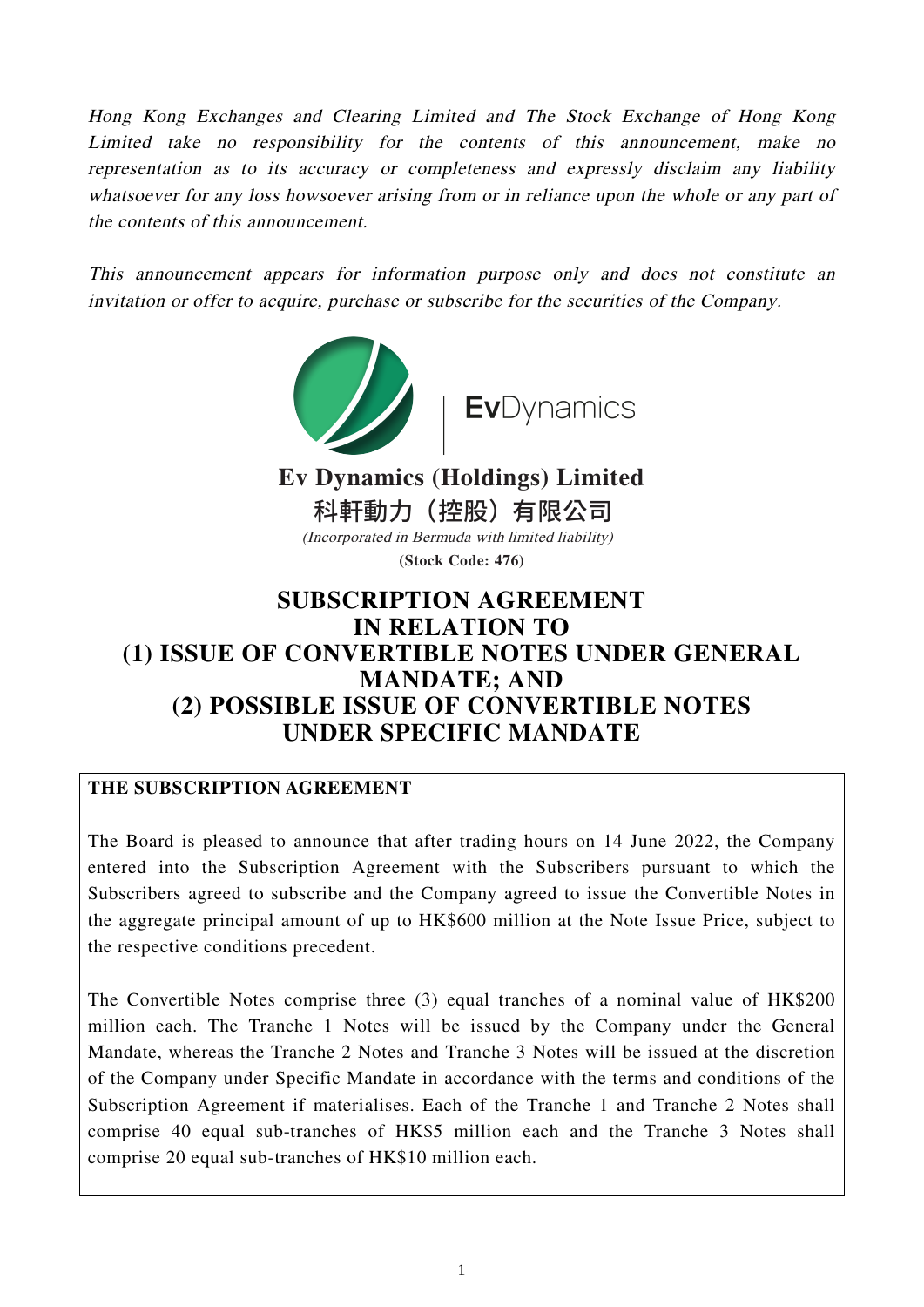The maximum number of Conversion Shares convertible under the Tranche 1 Notes shall be 1,800,000,000 Conversion Shares (or such other number as the Company and the Subscribers may agree in writing), representing approximately 19.98% of the issued share capital of the Company as at the date of this announcement and approximately 16.65% of the issued share capital of the Company as enlarged by the issue of the Maximum T1 Conversion Shares upon conversion of the Tranche 1 Notes.

The maximum number of Conversion Shares convertible under the Tranche 2 Notes and Tranche 3 Notes is 1,400,000,000 Conversion Shares and 1,000,000,000 Conversion Shares respectively, representing approximately 26.64% of the issued share capital of the Company as at the date of this announcement and approximately 18.17% of the issued share capital of the Company as enlarged by the issue of the Maximum T1 Conversion Shares and Maximum T2 & T3 Conversion Shares upon conversion of the Tranche 1 Notes, Tranche 2 Notes and Tranche 3 Notes respectively.

# **LISTING RULES IMPLICATIONS**

Pursuant to Rule 13.36(1)(a) of the Listing Rules, the issue of the Convertible Notes carrying the right to convert into Conversion Shares is subject to approval by the Shareholders.

The Conversion Shares convertible under the Tranche 1 Notes will be issued under the General Mandate. Accordingly, the allotment and issue of the Conversion Shares under the Tranche 1 Notes is not subject to further Shareholders' approval. As at the date of this announcement, no Shares have been issued by the Company under the general mandate granted by the Shareholders to the Directors at the annual general meeting of the Company held on 20 August 2021 to allot, issue and deal with up to 20% of the then issued share capital of the Company.

If the Options are exercised during the Option Period, the Company will convene a separate general meeting to seek the approval of the Shareholders on the transactions contemplated under the each of the Tranche 2 Notes and the Tranche 3 Notes, including the allotment and issue of the relevant Conversion Shares upon the exercise of the Conversion Right in respect of each of the Tranche 2 and Tranche 3 Notes.

**Completion of the Subscription is conditional upon, among other things, the listing of, and the permission to deal in the Conversion Shares being granted by the Stock Exchange. As such, the Subscription may or may not proceed. Shareholders and potential investors are advised to exercise caution when dealings in the Shares.**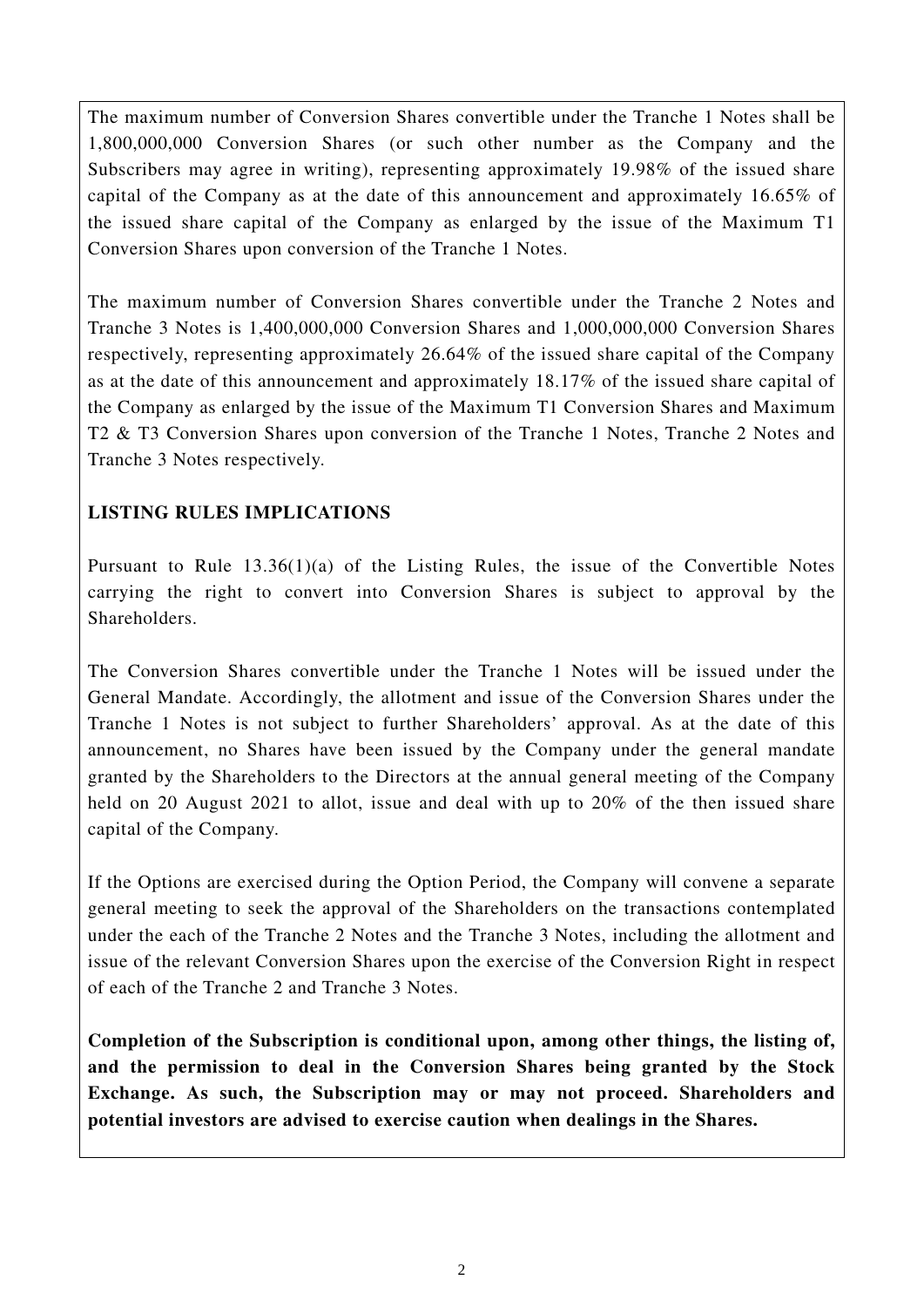Reference is made to the announcement of the Company dated 11 January 2022 in relation to the Indicative Term Sheet in relation to the proposed issuance of the Convertible Notes.

# **SUBSCRIPTION AGREEMENT**

The Board is pleased to announce that after trading hours on 14 June 2022, the Company entered into the Subscription Agreement with the Subscribers pursuant to which the Subscribers agreed to subscribe and the Company agreed to issue the Convertible Notes in the aggregate principal amount of up to HK\$600 million at the Note Issue Price, subject to the respective conditions precedent.

# **Principal terms of the Subscription Agreement**

The principal terms of the Subscription Agreement are summarised as follows:

Issuer: The Company

Subscribers: AOF and AOF I

To the best of the knowledge, information and belief of the Directors, after having made all reasonable enquiries, the Subscribers and their ultimate beneficial owners are third parties independent of and not connected with the Company and its connected persons.

# **The Subscription**

The Subscribers agreed to subscribe and the Company agreed to issue the Convertible Notes in the aggregate principal amount of up to HK\$600 million, subject to the respective conditions precedent. The Convertible Notes comprise three (3) equal tranches of a nominal value of HK\$200 million each as follows:

- (i) the principal amount of the first tranche being HK\$200 million in 40 equal subtranches of HK\$5 million each ("**Tranche 1 Notes**");
- (ii) the principal amount of the second tranche being HK\$200 million in 40 equal subtranches of HK\$5 million each ("**Tranche 2 Notes**"); and
- (iii) the principal amount of the third tranche being HK\$200 million in 20 equal subtranches of HK\$10 million each ("**Tranche 3 Notes**").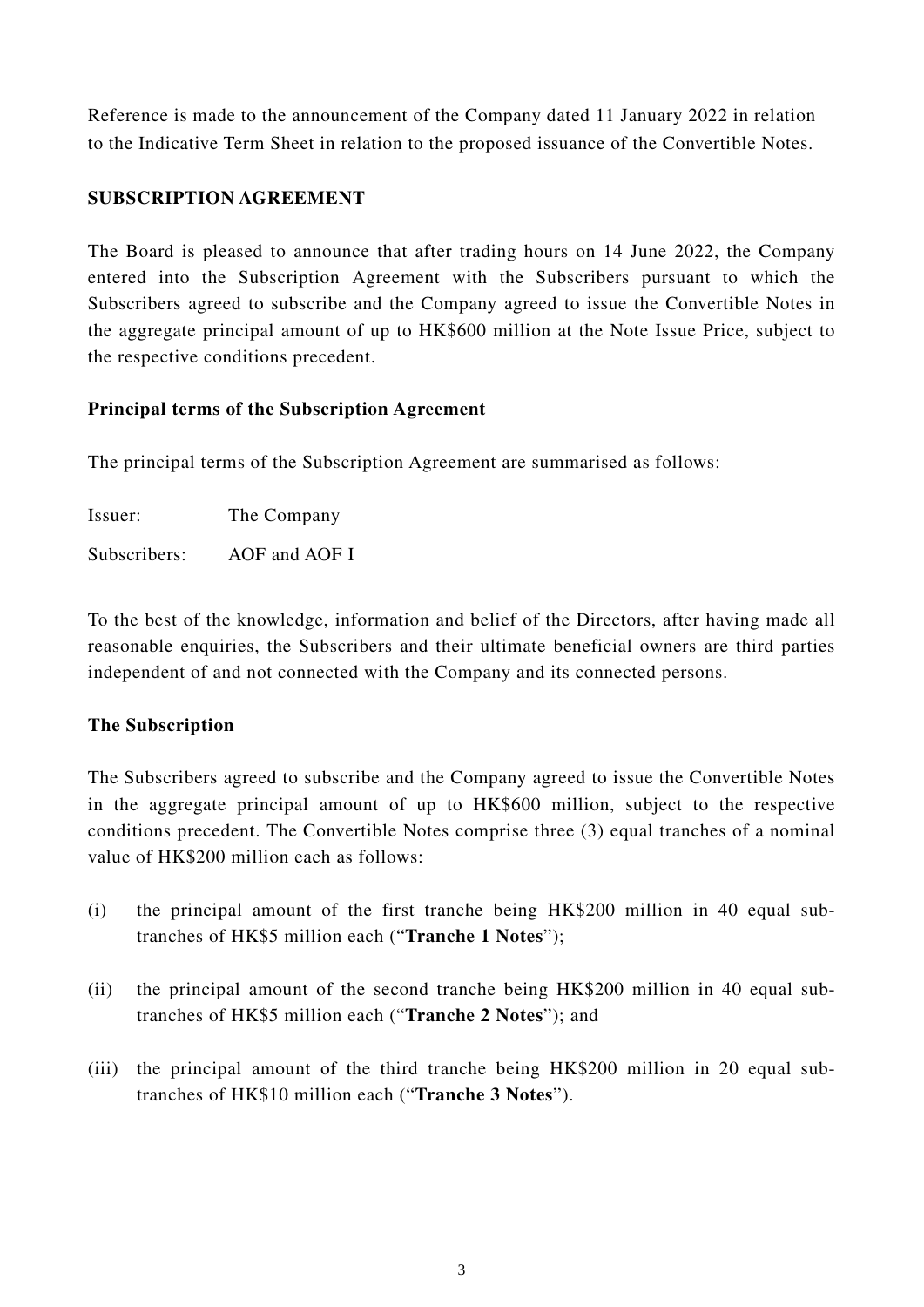#### Tranche 1 Notes

Subject to the terms and conditions of the Subscription Agreement, the Company agreed to issue and the Subscribers agreed to subscribe for Tranche 1 Notes under General Mandate at the Note Issue Price (being the amount equivalent to 100% of the principal amount of each sub-tranche of the Convertible Notes). The first five (5) sub-tranches of Tranche 1 Notes shall be issued and subscribed for on the fifth Business Day immediately after the last of the conditions precedent in respect of Tranche 1 Notes is fulfilled (or such later date as the parties may agree in writing). The subsequent sub-tranches of Tranche 1 Notes shall be issued and subscribed for on the fifth Business Day after the Conversion Date in respect of the last of the Convertible Notes comprised in the immediately preceding sub-tranche of Tranche 1 Notes (or such later date as the parties may agree in writing). Notwithstanding the above, the parties agreed that in respect of each subsequent sub-tranche of Tranche 1 Notes (other than the first five (5) sub-tranches of Tranche 1 Notes), the Subscribers shall be entitled at any time prior to full conversion of the preceding sub-tranche (at their election) to subscribe for each such subsequent sub-tranche notwithstanding the last Tranche 1 Note comprised in the immediately preceding sub-tranche has yet to be converted by jointly issuing a notice of allocation between Subscribers to the Company in respect of such subtranches; and the company shall be obliged to issue each such sub-tranche on or before the fifth Business Day on receipt of such written request issued by the Subscribers or such other date as the parties may mutually agree in writing.

#### Tranche 2 Notes and Tranche 3 Notes

Subject to the terms and conditions of the Subscription Agreement, the Subscribers irrevocably granted the Company the Options in respect of each of Tranche 2 Notes and Tranche 3 Notes to require the Subscribers to subscribe for first sub-tranche of Tranche 2 Notes and first sub-tranche of Tranche 3 Notes under Specific Mandate at the Note Issue Price during the relevant Option Period.

The exercise of the Options and the subsequent issue and subscription of Tranche 2 Notes and Tranche 3 Notes therefrom is subject to certain conditions precedent, including the approval of the Shareholders to be obtained at a general meeting of the Company for the issue of Tranche 2 Notes and Tranche 3 Notes as well as the allotment and issue of the Maximum T2 & T3 Conversion Shares (as defined below).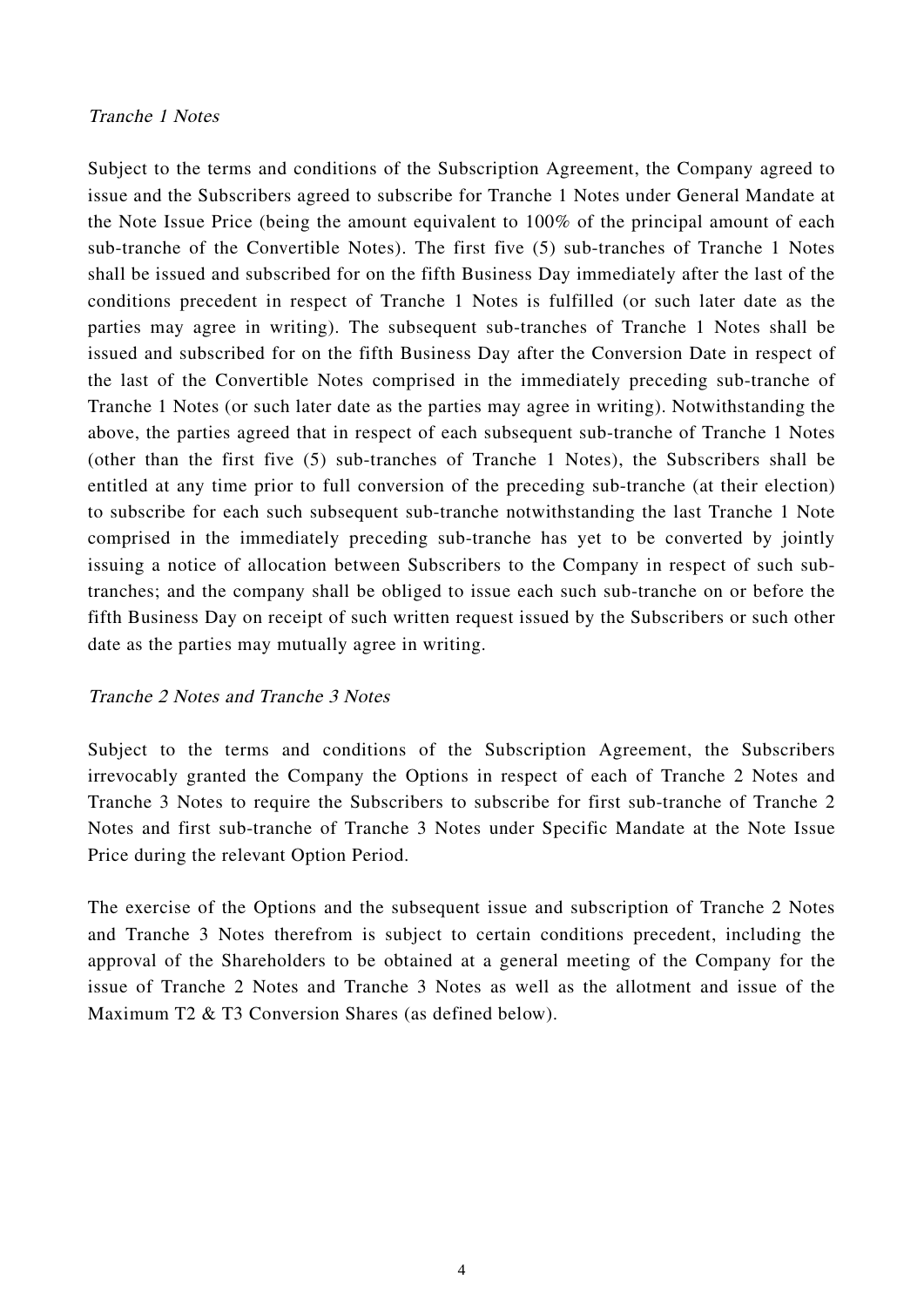If the Company exercises the Options, the Company shall be obliged to issue and the Subscribers shall be obliged to subscribe the first sub-tranche of Tranche 2 Notes and Tranche 3 Notes on the fifth Business Day following the date of the exercise notice (or such later date as the parties may agree in writing) at the Note Issue Price. The subsequent subtranches of Tranche 2 Notes and Tranche 3 Notes shall be issued and subscribed for on the fifth Business Day after the Tranche 2 Conversion Date and the Tranche 3 Conversion Date respectively in respect of the immediately preceding sub-tranche of Tranche 2 Notes and Tranche 3 Notes respectively (or such other date as the parties may agree in writing). Notwithstanding the above, the parties agreed that in respect of each subsequent sub-tranche of Tranche 2 Notes and Tranche 3 Notes (other than the first sub-tranches of Tranche 2 Notes and Tranche 3 Notes), the Subscribers shall be entitled at any time prior to full conversion of the preceding sub-tranche (at their election) to subscribe for each such subsequent sub-tranche notwithstanding the last Convertible Note comprised in the immediately preceding sub-tranche has yet to be converted by jointly issuing a notice of allocation between Subscribers to the Company in respect of such sub-tranches; and the company shall be obliged to issue each such sub-tranche on or before the fifth Business Day on receipt of such written request issued by the Subscribers or such other date as the parties may mutually agree in writing.

If the Company does not exercise the Options during the relevant Option Period, the Options in respect of the subsequent sub-tranches of Tranche 2 Notes and Tranche 3 Notes shall lapse.

For the avoidance of doubt, the Tranche 1 Notes will be issued by the Company under the General Mandate, whereas the Tranche 2 Notes and Tranche 3 Notes will be issued at the discretion of the Company as illustrated above under Specific Mandate if materialises.

### **Maximum Subscribers Shares**

Pursuant to the Subscription Agreement, each of the Subscribers agreed whether individually or together with any other person that, directly or indirectly, through one or more intermediaries, controls or is controlled by or is under common control with it/them, to not hold more than 10% of the Company's total shareholding at any point in time and from time to time (the **"Maximum Subscribers Shares"**) without prior written approval of the Company.

For illustration purpose, as at the date of the Subscription Agreement, there are 9,009,678,975 ordinary shares issued by the Company, hence 900,967,897 Conversion Shares shall be the maximum number of Conversion Shares which may be issued and held by the Subscribers at any point of time and from time to time unless otherwise increased pursuant to the terms of the Subscription Agreement.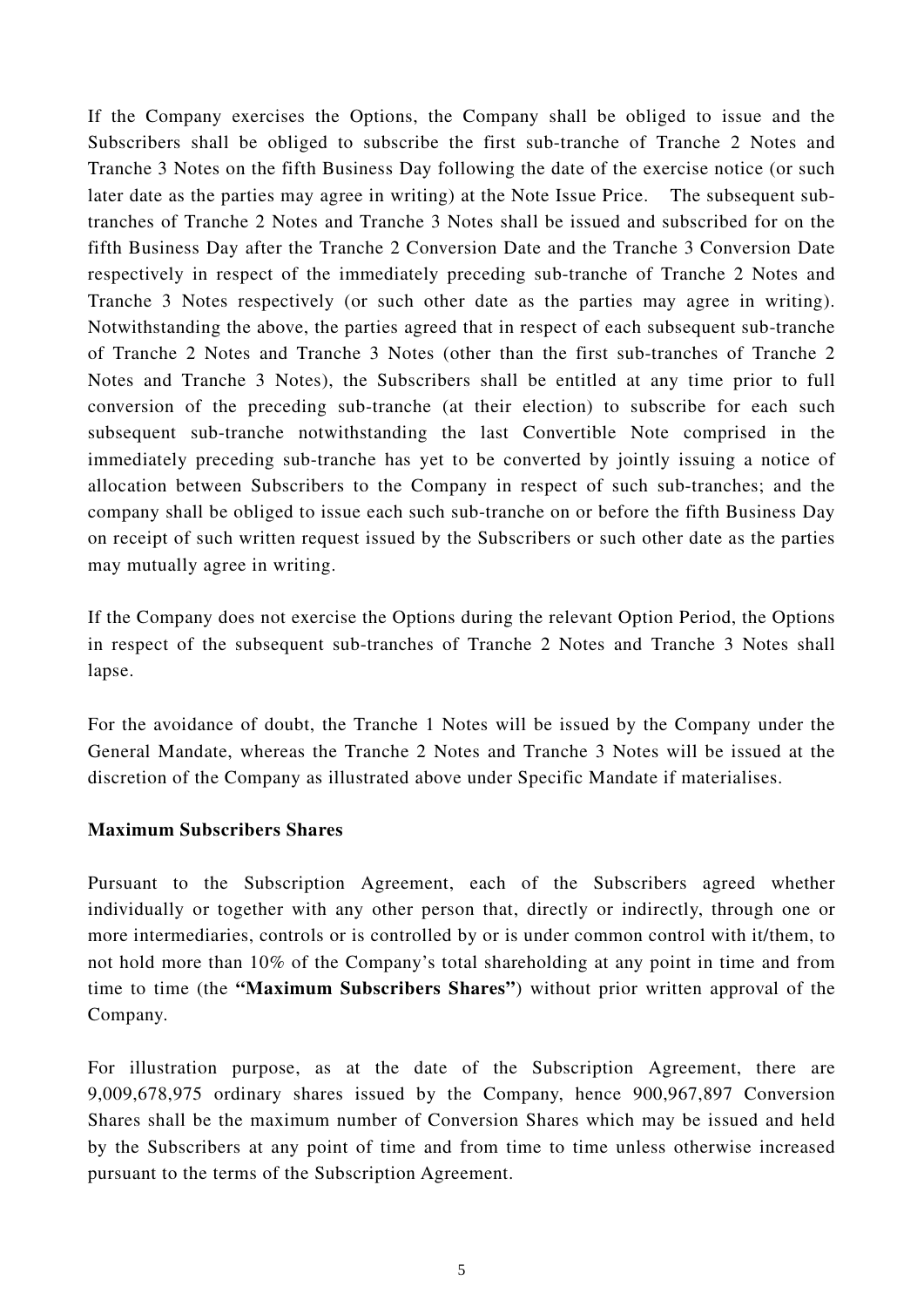In the event of stock splits, consolidation and/or reclassification of the Shares, the Maximum Subscribers Shares may be adjusted, subject to (i) mutual agreement in writing between the Subscribers and the Company; (ii) receipt of all necessary regulatory approval including but not limited to approval from the Stock Exchange; and (iii) receipt of Shareholders' approval.

### **Maximum T1 Conversion Shares**

The maximum number of Conversion Shares convertible under the Tranche 1 Notes shall be 1,800,000,000 Conversion Shares (or such other number as the Company and the Subscribers may agree in writing) (**"Maximum T1 Conversion Shares"**), representing approximately 19.98% of the issued share capital of the Company as at the date of this announcement and approximately 16.65% of the issued share capital of the Company as enlarged by the issue of the Maximum T1 Conversion Shares upon conversion of the Tranche 1 Notes, which may be issued pursuant to the exercise of Conversion Right in respect of any sub-tranches of the Tranche 1 Notes pursuant to the Subscription Agreement.

The Maximum T1 Conversion Shares shall be subject to adjustments in the event of stock splits, consolidation and/or re-classification of the Shares. The Maximum T1 Conversion Shares may be adjusted, subject to (i) mutual agreement in writing between the parties; (ii) receipt of all necessary regulatory approval including but not limited to approval from the Stock Exchange; and (iii) receipt of Shareholders' approval.

In the event the Maximum T1 Conversion Shares have been fully issued, and there remains immediately thereafter unsubscribed sub-tranches of Tranche 1 Notes, (i) the Company shall not be obliged to issue, nor shall the Subscribers be obliged to subscribe and pay for any such unsubscribed sub-tranches of Tranche 1 Notes and which shall be deemed to have lapsed; and (ii) the Option Period in respect of Tranche 2 Notes shall deemed to commence, upon which the Company may exercise the Options to subscribe for the first sub-tranche of Tranche 2 Notes in accordance to the Subscription Agreement.

### **Maximum T2 & T3 Conversion Shares**

The first sub-tranche of Tranche 2 Notes and first sub-tranche of Tranche 3 Notes will be issued at the discretion of the Company as illustrated above if materialise. The maximum number of Conversion Shares convertible under the Tranche 2 Notes and Tranche 3 Notes shall be 1,400,000,000 Conversion Shares and 1,000,000,000 Conversion Shares respectively (the **"Maximum T2 & T3 Conversion Shares"**), which may be issued pursuant to the exercise of Conversion Right in respect of any sub-tranches of the Tranche 2 Notes and Tranche 3 Notes pursuant to the Subscription Agreement.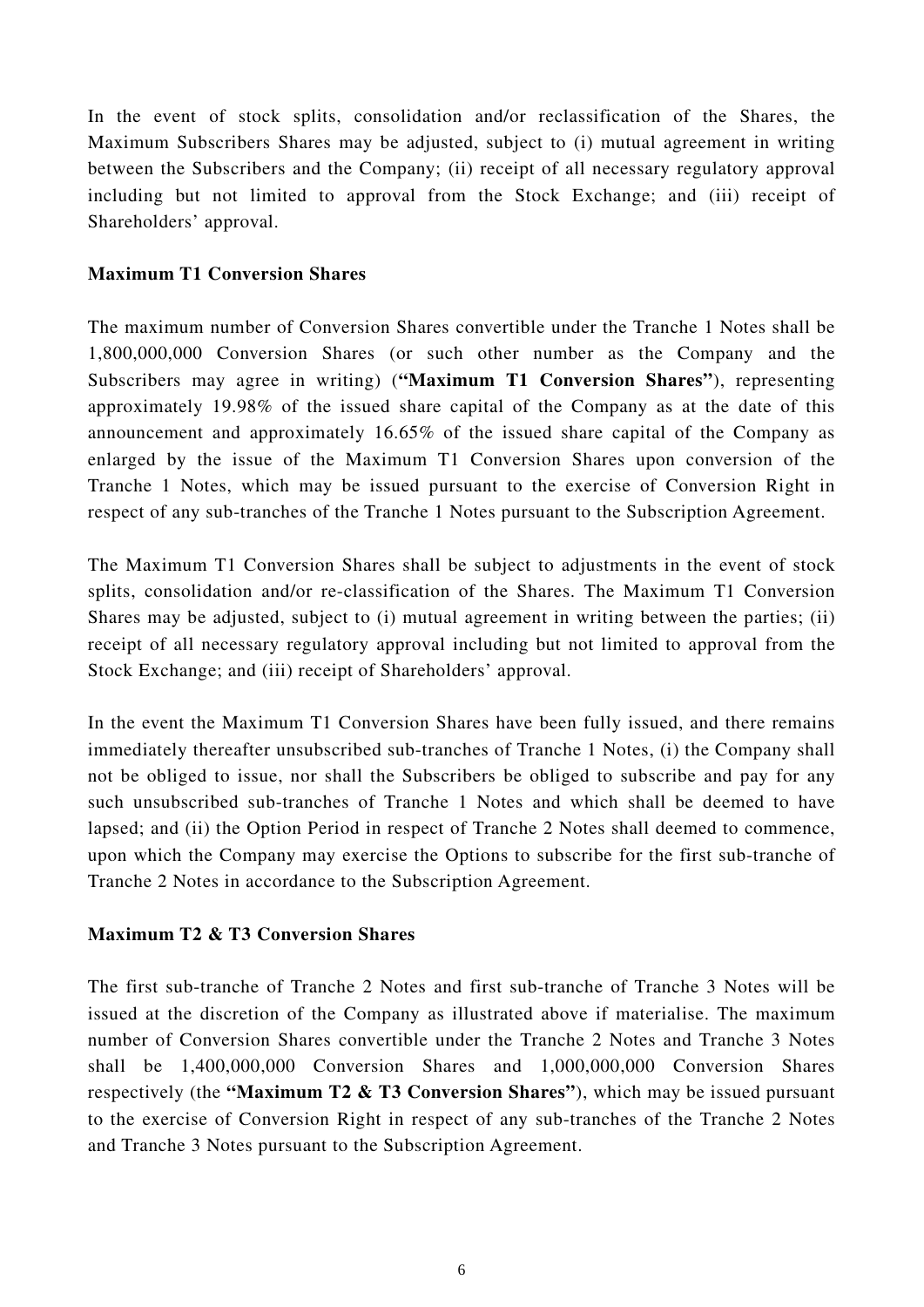The Maximum T2 & T3 Conversion Shares shall be subject to adjustments in the event of stock splits, consolidation and/or re-classification of the Shares. The Maximum T2 & T3 Conversion Shares may be adjusted, subject to (i) mutual agreement in writing between the parties; (ii) receipt of all necessary regulatory approval including but not limited to approval from the Stock Exchange; and (iii) receipt of Shareholders' approval.

#### **Conditions precedent to the completion of the Tranche 1 Notes**

The completion of the Tranche 1 Notes is subject to the following conditions:

- (a) on the date of the Subscription Agreement, there shall have been delivered to the Subscribers, a list setting out the names of the substantial shareholders of the Company (as defined under the Listing Rules) dated the date of the Subscription Agreement, in such form and substance reasonably satisfactory to the Subscribers, which is certified to be true and accurate as at that date;
- (b) on or before the Closing Date of the Tranche 1 Notes, the Company has a valid and subsisting General Mandate for the allotment and issue of Tranche 1 Notes and for the Maximum T1 Conversion Shares upon the exercise of the Conversion Rights in respect of the Tranche 1 Notes, and the approval shall not have been amended, withdrawn, revoked or cancelled on or before each of the Closing Date of the Tranche 1 Notes;
- (c) the Stock Exchange having granted or agreed to grant the listing of and permission to deal in the Conversion Shares in respect of the Tranche 1 Notes and such approval and permission not subsequently being revoked or withdrawn on or before each of the Closing Date of the Tranche 1 Notes;
- (d) (i) all the representations, warranties, undertakings and covenants of the Company including the warranties shall be accurate and correct in all respects at, and as if made on, the Closing Date of Tranche 1 Notes; (ii) the Company shall have performed all of its undertakings or obligations hereunder to be performed on or before the Closing Date of Tranche 1 Notes; and (iii) there shall have been delivered to the Subscribers a certificate, dated as at the Closing Date of the first five (5) subtranches of Tranche 1 Notes, certified to be true and correct by two directors or a director with the company secretary of the Company, to such effect;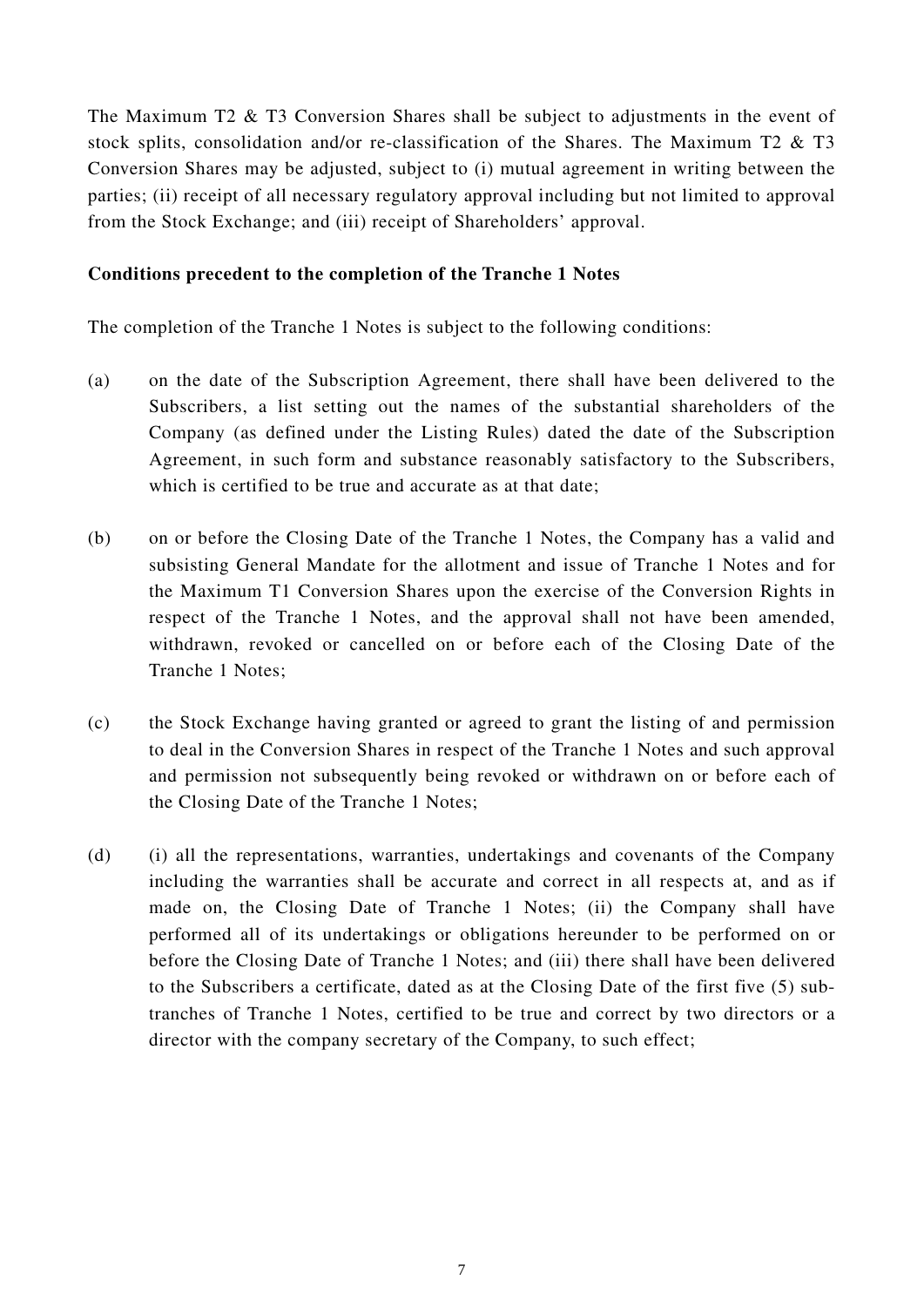- (e) all other necessary approvals, consents and waivers (including any governmental, regulatory and/or corporate approvals and consents), for the transactions contemplated under the Subscription Agreement (in particular but without limitation the issue by the Company and the subscription by the Subscribers of the Tranche 1 Notes, including any Shareholders or directors' approval and other regulatory and/or corporate approvals and consents required by the Subscribers) having been obtained in form and substance satisfactory to the Subscribers (in the reasonable opinion of the Subscribers) and remaining valid and subsisting as at the Closing Date of the Tranche 1 Notes; and
- (f) there shall have been delivered to the Subscribers, each in form and substance satisfactory to the Subscribers certified on or dated, as the case may be, on the Closing Date of the first five (5) sub-tranches of Tranche 1 Notes:
	- (i) the documents as listed in the Subscription Agreement, including but not limited to the annual reports, list of indebtedness and shareholding structure of the Company;
	- (ii) a legal opinion from the legal adviser of the Company in relation to Hong Kong laws, as shall be acceptable to the Subscribers;
	- (iii) certified true copies of (1) the resolutions of the directors of the Company; (2) the General Mandate; and (3) the listing approval from the Stock Exchange (all duly certified by a director or a company secretary of the Company), approving the issue of the Tranche 1 Notes and the allotment and issue of the Conversion Shares in respect of the Tranche 1 Notes in accordance with the terms of the Subscription Agreement;
	- (iv) certified true copies of the relevant approvals (all duly certified by a director or a company secretary of the Company); and
	- (v) such other documents, opinions and certificates as the Subscribers may reasonably require in relation to the Tranche 1 Notes issuance.

The Subscribers may at its discretion jointly waive compliance with the whole or any part of the above conditions which are capable of being waived at any time, provided always that any such waiver as aforesaid shall be without prejudice to the Subscribers' right to elect to treat any further or other such breach, failure or event as releasing and discharging it from its obligations to subscribe for the Convertible Notes as aforesaid.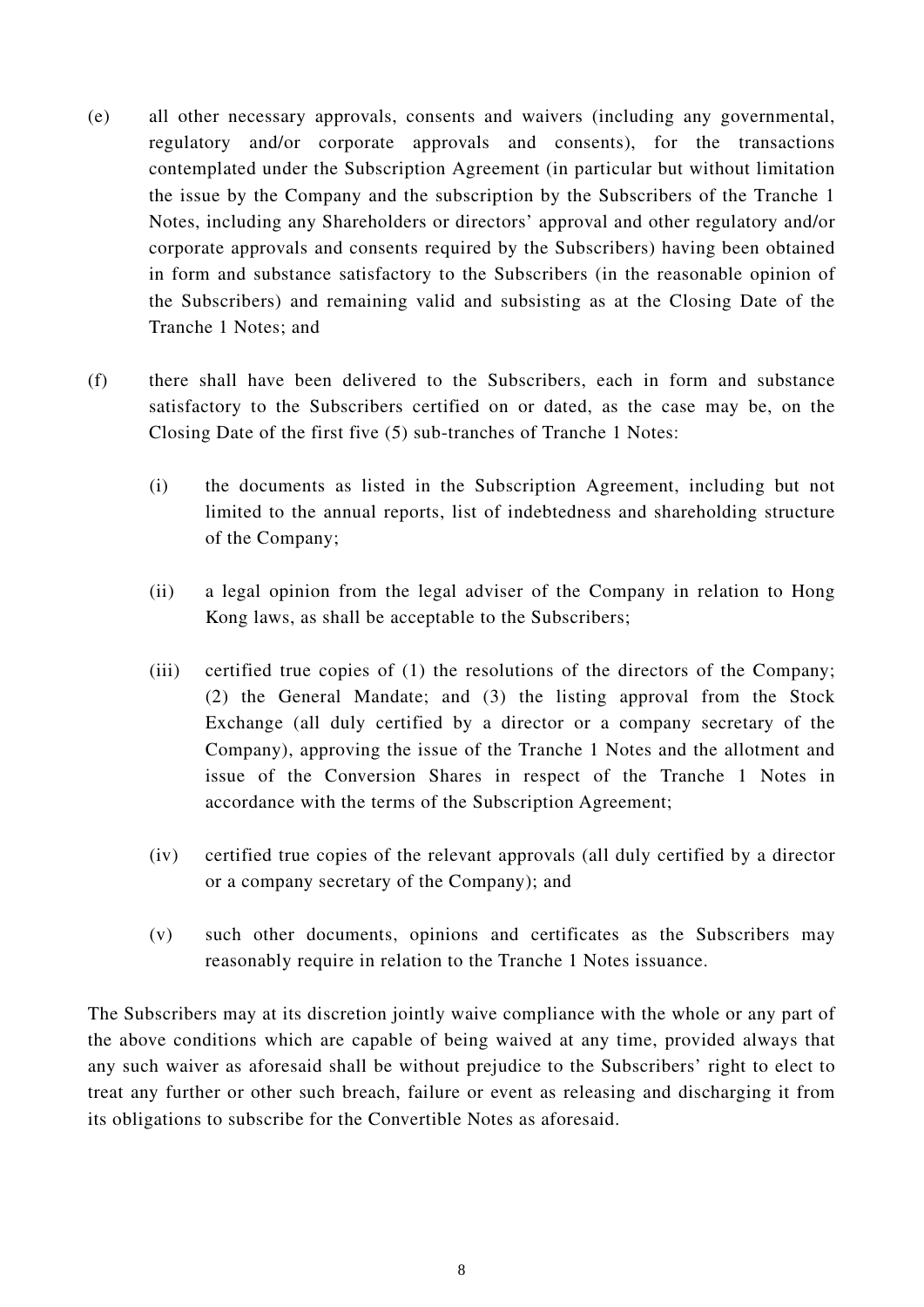For the avoidance of doubt, conditions (b), (c), (d) and (e) above are not capable of being waived.

If any of the conditions precedent above are not satisfied or jointly waived by the Subscribers, if capable of being waived, on or before the Fulfilment Date in respect of the first five (5) sub-tranches of Tranche 1 Notes, the Subscribers shall inform the Company of the unfulfillment of the conditions precedents in writing and the Subscription Agreement shall cease and the parties shall be released and discharged from their respective obligations thereunder except for (a) the liability of the Company for the payment of relevant costs and expenses; (b) the indemnity obligations of the Company; and (c) any antecedent breaches.

# **Conditions to each of the respective completion of the Tranche 2 Notes and Tranche 3 Notes (other than the Tranche 1 Notes)**

The completion of the Tranche 2 Notes and Tranche 3 Notes (other than the Tranche 1 Notes) are subject to the following conditions:

- (a) the Company shall within two (2) Business Days from the date of the relevant announcement on the Stock Exchange, serve to the Subscribers via electronic communications, a copy of the circular issued by the Company in regards to seeking Shareholders' approval for the issuance of Tranche 2 Notes and Tranche 3 Notes and allotment and issue of the Conversion Shares in accordance with the terms of the Subscription Agreement;
- (b) the approvals of Shareholders obtained by the Company at a general meeting of the Company for the invitation for subscription, or the issue, of the Tranche 2 Notes and Tranche 3 Notes and the allotment and the issue of the Conversion Shares in accordance with the terms of the Subscription Agreement and all other matters in relation thereto and in connection therewith, shall remain effective and not have been amended, withdrawn, revoked, rescinded or cancelled and, where such approvals are obtained subject to any conditions and/or amendments, such conditions and/or amendments being acceptable to the Subscribers, and to the extent that any such conditions are required to be fulfilled on or before each subsequent Closing Date, they are fulfilled;
- (c) the Stock Exchange having granted or agreed to grant the listing of and permission to deal in the Conversion Shares in respect of Tranche 2 Notes and Tranche 3 Notes and such approval and permission not subsequently being revoked or withdrawn;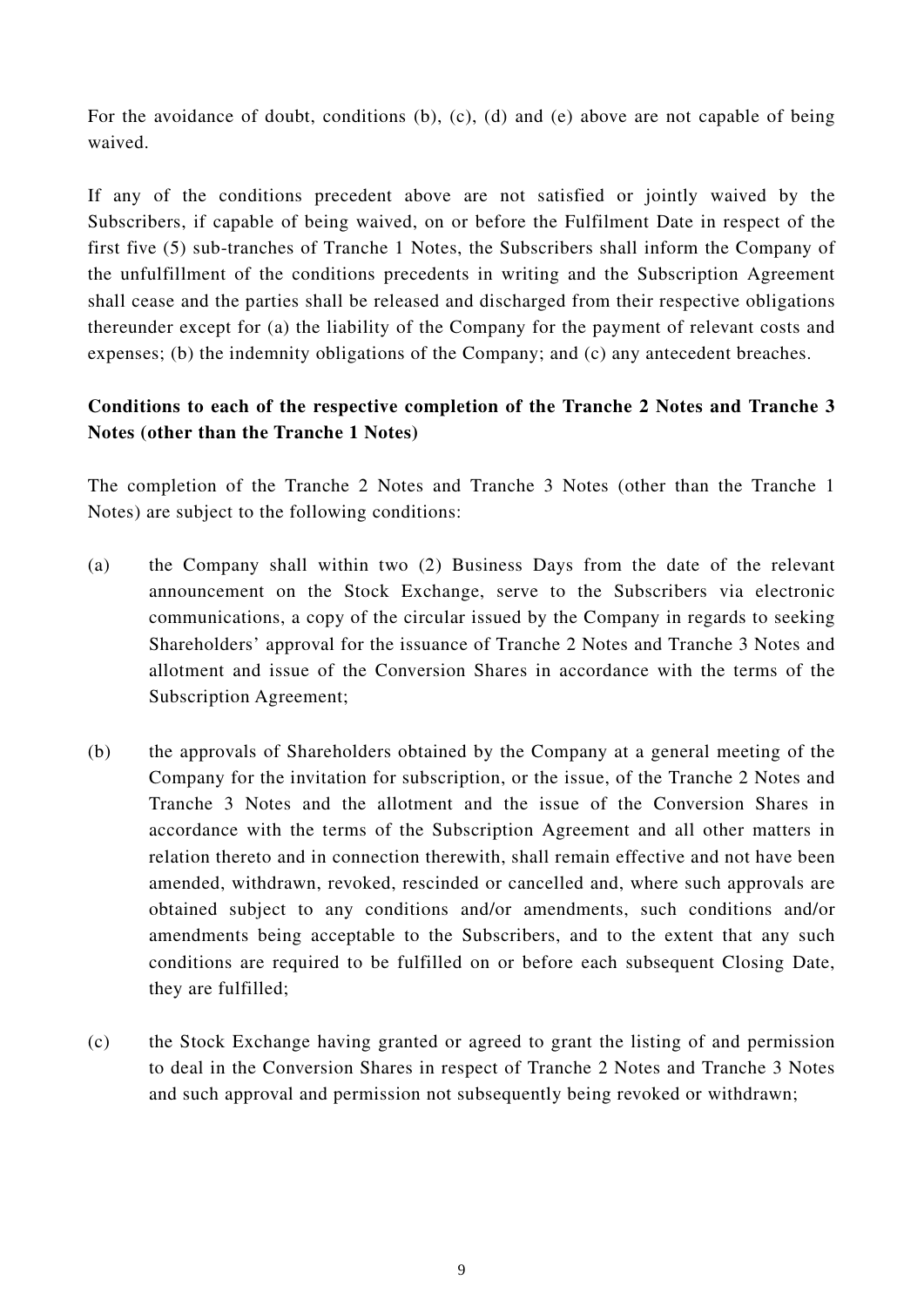- (d) all relevant approvals for the transactions contemplated under the Subscription Agreement, obtained by the Company shall not have been amended, withdrawn, revoked, rescinded or cancelled on or prior to each subsequent Closing Date and, where such approvals were obtained subject to any conditions and/or amendments, such conditions and/or amendments being acceptable to the Subscribers, and to the extent that any such conditions are required to be fulfilled on or before each subsequent Closing Date, they are fulfilled;
- (e) at each subsequent Closing Date, (i) all the representations, warranties, undertakings and covenants of the Company including the warranties set out in the Subscription Agreement shall be accurate and correct in all respects at, and as if made on, that Closing Date; (ii) the Company shall have performed all of its undertakings or obligations hereunder to be performed on or before that Closing Date; and (iii) there shall have been delivered to the Subscribers a certificate, dated as at that Closing Date, certified to be true, to such effect;
- (f) all other necessary approvals, consents and waivers (including any governmental, regulatory and/or corporate approvals and consents), for the transactions contemplated under the Subscription Agreement (in particular but without limitation the issue by the Company and the subscription by the Subscribers of the Convertible Notes, including any Shareholders or directors' approval and other regulatory and/or corporate approvals and consents required by the Subscribers) having been obtained in form and substance satisfactory to the Subscribers in its sole and absolute discretion and remaining valid and subsisting as at each subsequent Closing Date; and
- (g) there shall have been delivered to the Subscribers, each in form and substance satisfactory to the Subscribers certified on or dated, as the case may be, on that Closing Date:
	- (i) the documents as listed in the Subscription Agreement, including but not limited to the annual reports, list of indebtedness and shareholding structure of the Company; and
	- (ii) such other documents, opinions and certificates as the Subscribers may reasonably require.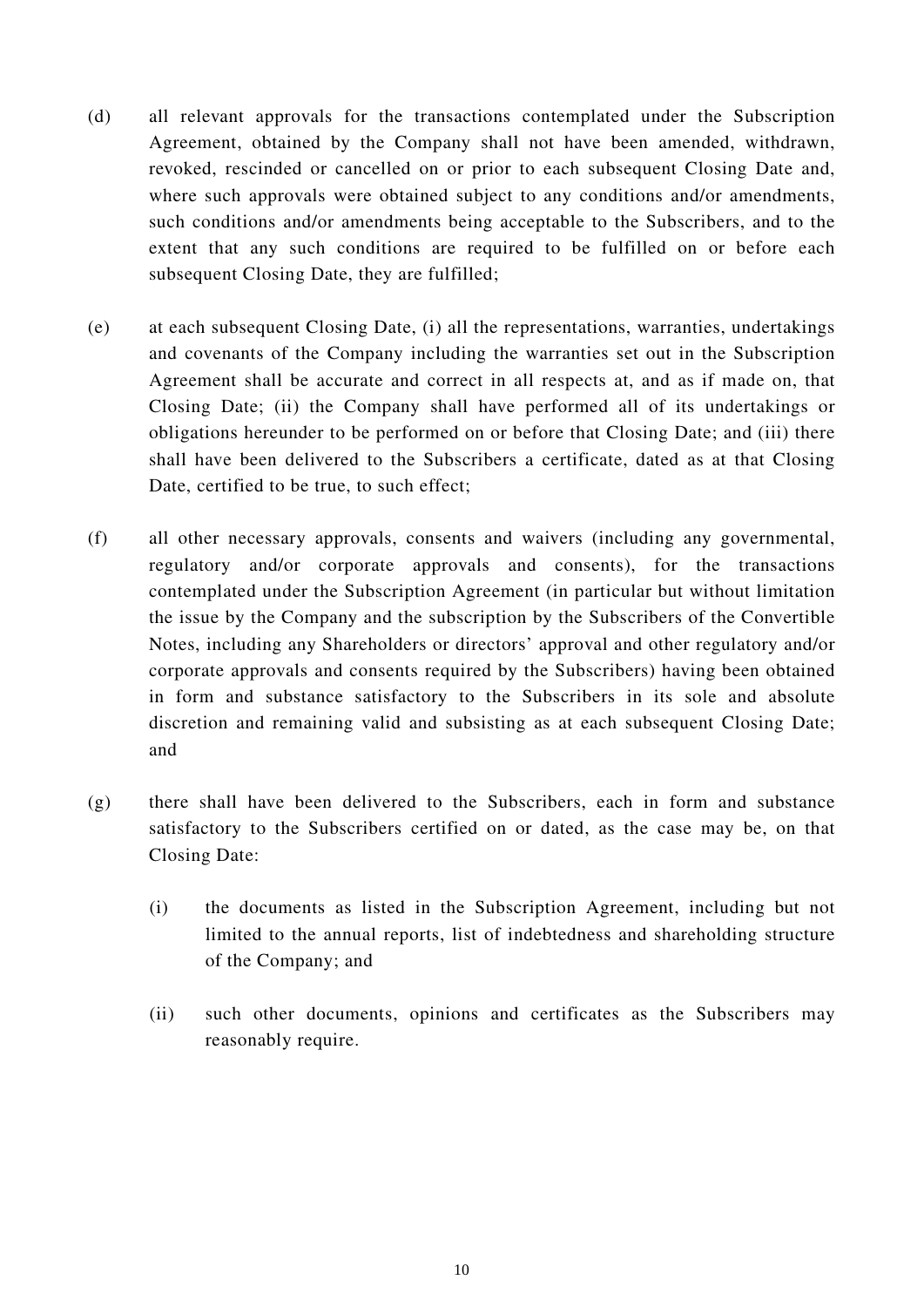The Subscribers may at its discretion jointly waive compliance with the whole or any part of the above conditions which are capable of being waived at any time, provided always that any such waiver as aforesaid shall be without prejudice to the Subscribers' right to elect to treat any further or other such breach, failure or event as releasing and discharging it from its obligations to subscribe for the Convertible Notes as aforesaid. For the avoidance of doubt, conditions (b), (c), (d), (e) and (f) are not capable of being waived.

If any of the conditions precedent above are not satisfied or jointly waived by the Subscribers, if capable of being waived, on or before the applicable Closing Date in respect of such Tranche 2 Notes or Tranche 3 Notes, the Subscribers shall have the right to (a) fix a new Closing Date in respect of such Tranche 2 Notes or Tranche 3 Notes; or (b) elect not to proceed with completion of the subscription of such Tranche 2 Notes or Tranche 3 Notes; or (c) terminate the Subscription Agreement, in which event, the Subscribers shall inform the Company of the unfulfillment of the conditions precedents in writing and this Agreement shall cease and the parties shall be released and discharged from their respective obligations under the Subscription Agreement, except for (i) the liability of the Company for the payment of relevant costs and expenses; (ii) any outstanding interest (if any); (iii) the indemnity obligations of the Company; and (iv) any antecedent breaches.

#### **Representations, warranties, undertakings and covenants by the Company**

Pursuant to the Subscription Agreement, the Company represents, warrants, undertakes and covenants to and with the Subscribers among other things that:

- (i) it has, prior to the Closing Date of Tranche 1 Notes, obtained a valid and subsisting General Mandate for the allotment and issuance of the Tranche 1 Notes and for the Maximum T1 Conversion Shares upon the exercise of the Conversion Rights in respect of those Convertible Notes, such Maximum T1 Conversion Shares being sufficient assuming full conversion of the Tranche 1 Notes in accordance with the conditions of the Subscription Agreement and the issue of those Convertible Notes;
- (ii) it shall, prior to the issue of the Tranche 2 Notes and Tranche 3 Notes and in any event no later than the Fulfilment Date, use its reasonable endeavour to obtain the approval of the Board and the Shareholders at the special general meeting for: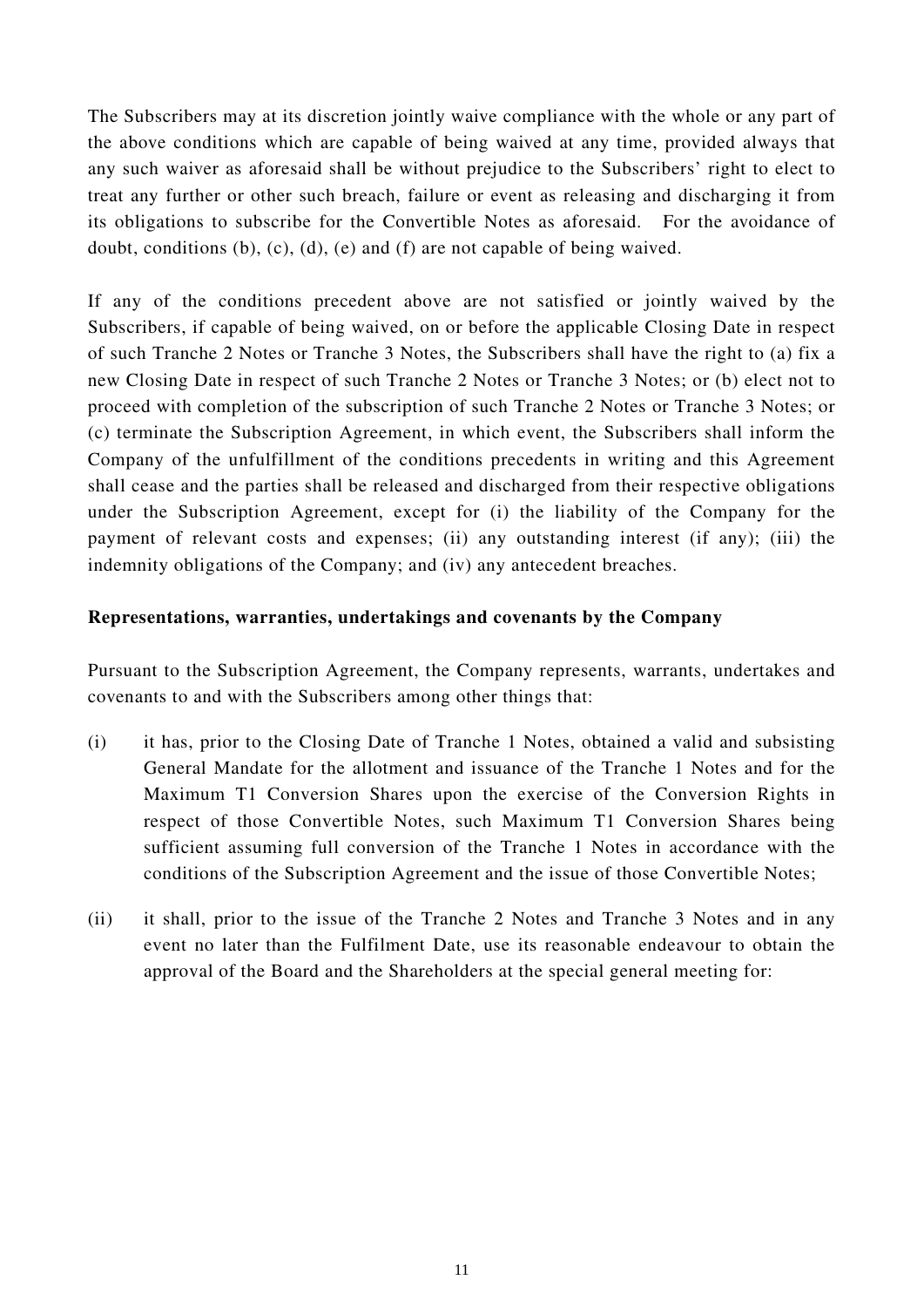- (a) the subscription or issue of the Tranche 2 Notes and Tranche 3 Notes;
- (b) the allotment and issue of the Conversion Shares upon the exercise of the Conversion Rights in respect of the Tranche 2 Notes and Tranche 3 Notes, up to the number of Maximum T2 & T3 Conversion Shares; and
- (c) all other matters in relation thereto and in connection therewith, do all such acts and things and execute and file all such documents as may be required,

Where any of such approvals set out in (ii) above were obtained subject to any conditions, such conditions being acceptable to the Subscribers, and to the extent in this regard, to keep the Subscribers duly and promptly informed of the progress of such acts and things in writing including the delivery of all such documents where applicable, to the Subscribers;

- (iii) it shall, prior to the issue of the Convertible Notes and in any event no later than the Fulfilment Date, obtain all necessary approvals, consents and/or waivers (as the case may be) of all requisite regulatory authorities (including the Stock Exchange) in respect of:
	- (a) the subscription or issue of the Tranche 1 Notes, Tranche 2 Notes and Tranche 3 Notes (as the case may be);
	- (b) the allotment and issue of the Conversion Shares upon the exercise of the Conversion Rights in respect of the Tranche 1 Notes, Tranche 2 Notes and Tranche 3 Notes (as the case may be);
	- (c) the listing of and permission to deal in, the Conversion Shares following the conversion of Tranche 1 Notes, Tranche 2 Notes and Tranche 3 Notes (as the case may be) on the Stock Exchange; and
	- (d) such other matters in relation to and in connection therewith.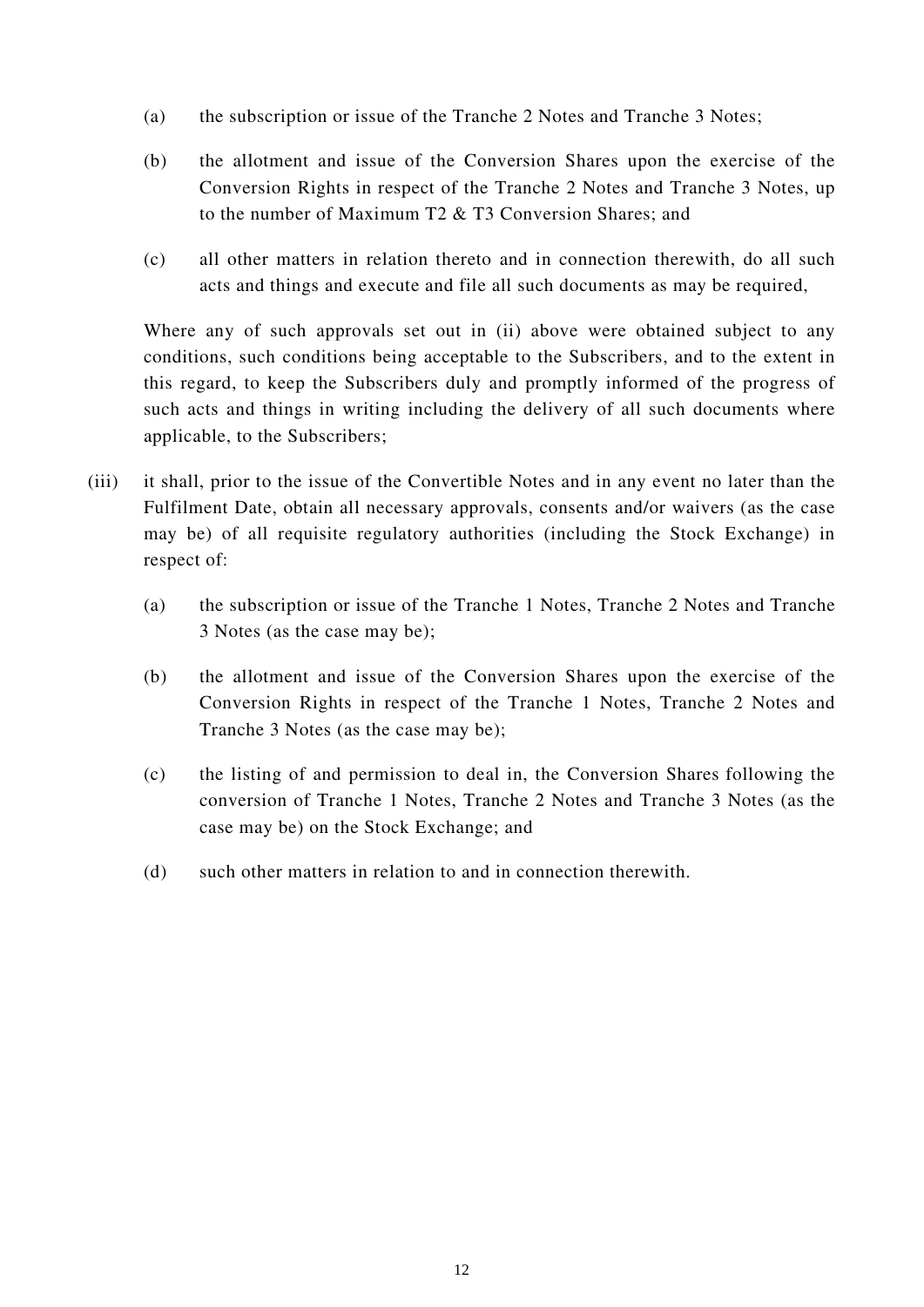#### **Representations and warranties by the Subscribers**

Each of the Subscribers agree among other things that there will be no conversion of the Convertible Notes by the Subscribers (i) to transfer a controlling interest in the Company such that the Subscribers becomes a controlling shareholder of the Company within the ambit of the Listing Rules without the prior approval of the Shareholders at a general meeting; (ii) they shall not hold more than 30% interest (or such other amount as may from time to time be specified in the Codes on Takeovers and Mergers and Share Buy-Backs of Hong Kong as being the level that would trigger a mandatory general offer) in the total number of issued shares (and/or voting power at general meetings) of the Company, at any time and from time to time without the prior approval of the Company; and (iii) such that the Company will be in breach of the minimum public float requirement stipulated under Rule 8.08 of the Listing Rules.

#### **Termination**

The Subscribers may by notice in writing to the Company, terminate the Subscription Agreement at any time before the time on the relevant Closing Date when payment by the Subscribers would otherwise be due, in any of the following circumstances:

- (i) the Maximum T2 & T3 Conversion Shares have been fully issued; or
- (ii) there shall have come to the notice of the Subscribers any breach of, or any event rendering untrue or incorrect in any material respect, any of the representations, warranties, undertakings and covenants set forth in the Subscription Agreement including any of the warranties or the failure to perform any of the Company's undertakings or obligations under the Subscription Agreement; or
- (iii) if any of the conditions precedent specified above has not been satisfied to the satisfaction of the Subscribers (acting reasonably) or waived by the Subscribers, as the case may be; or
- (iv) for failure to delivery required documents to the Subscribers and/or failure to fulfil the conditions precedents set out above; or
- $(v)$  if:
	- (a) there shall have been any change, or any development involving a prospective change, in the condition, financial or otherwise, or in the earnings, business or operations, or affecting the properties, of the Company or any of its Subsidiaries and which materially and adversely affects the Company or the Company and its Subsidiaries, taken as a whole, to perform its obligations under the Subscription Agreement and the Convertible Notes; or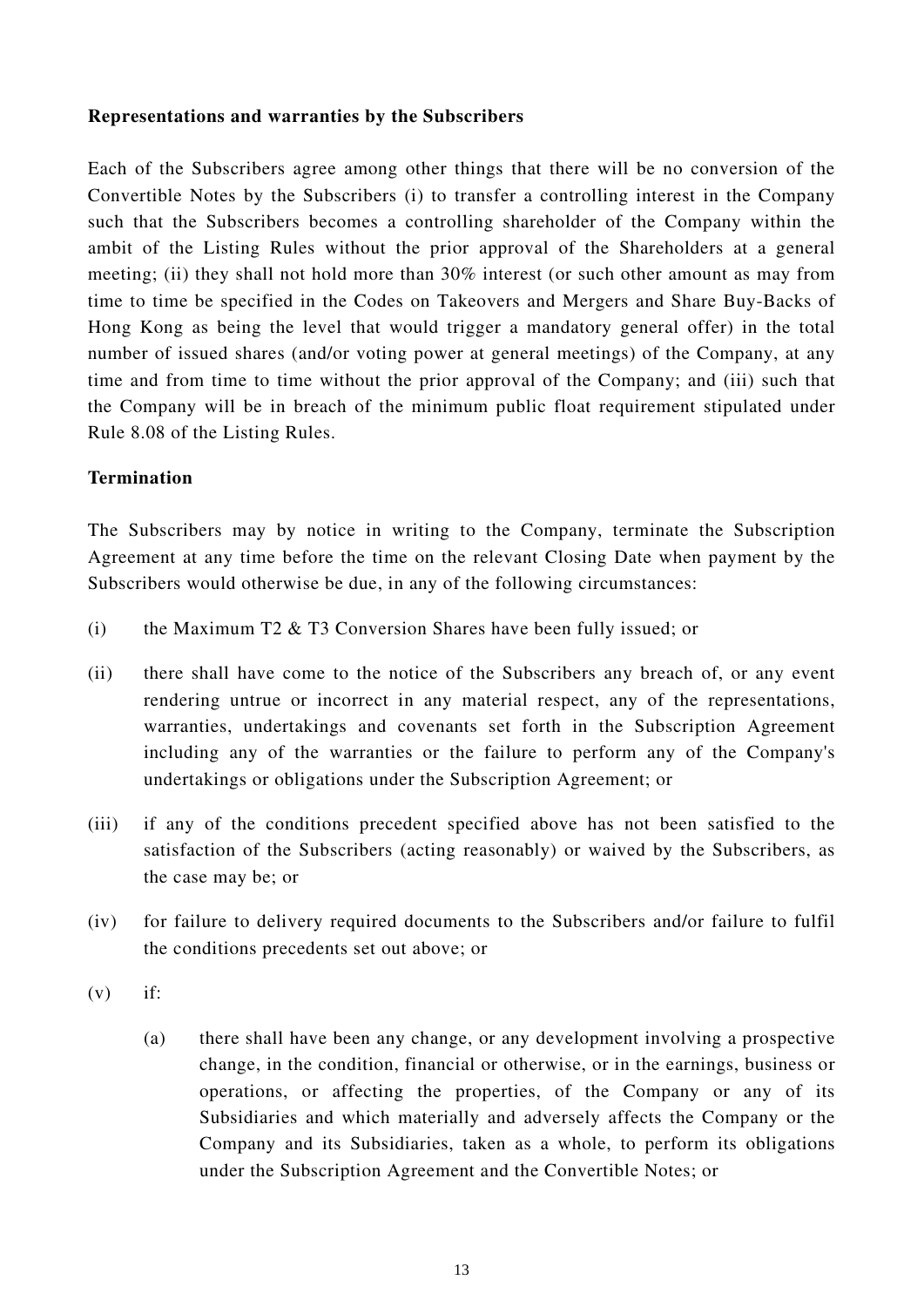- (b) there shall have been an imposition of a new legal or regulatory restriction (in each case, whether or not having the force of law but, if not having the force of law, compliance with which is in accordance with the general practice of persons to whom the directive is addressed) not in effect on the date hereof, or any change in the interpretation of existing legal or regulatory restrictions (in each case, whether or not having the force of law but, if not having the force of law, compliance with which is in accordance with the general practice of persons to whom the directive is addressed), that materially and adversely affects the ability of the Company or the Company and its Subsidiaries, taken as a whole, to perform its obligations under the Subscription Agreement, or the offering, sale or delivery of the Convertible Notes or the Conversion Shares which in the Subscribers' reasonable opinion would not be acceptable. The Subscribers may waive this clause at its sole discretion; or
- (vi) an event of default shall have occurred in respect of any notes, debentures, bonds or other similar securities of the Company or any Subsidiary issued and outstanding and/or has affected the Company's ability to comply with its obligations under the Subscription Agreement; or
- (vii) there shall have been a suspension of, or material limitation of, trading of any shares of the Company by the Main Board of the Stock Exchange for five (5) consecutive Business Days save for suspension caused by administrative or technical error not due to the Company or trading halts made at the request of the Company for corporate announcement(s) or circular(s) pending clearance by the Stock Exchange or other regulatory or governmental bodies; or
- (viii) there shall have been a delisting or an order for delisting or a threatened delisting of the Company from the Main Board of the Stock Exchange; or
- (ix) an event of default under the Subscription Agreement has occurred and is continuing; or
- (x) any of the approvals, consents or waivers obtained by the Company are amended, withdrawn, revoked, rescinded or cancelled prior to the relevant Closing Date for each sub-tranche of the Convertible Notes (other than the first five (5) sub-tranches of Tranche 1 Notes) or, where any of such approvals, consents or waivers were obtained subject to any conditions which were required to be fulfilled on or before each such applicable Closing Date, they were not fulfilled; or
- (xi) there is a default in any payment by the Company pursuant to the terms and conditions of the Convertible Notes and such default is not remedied by the Company within seven (7) Business Days from the due date of such payment.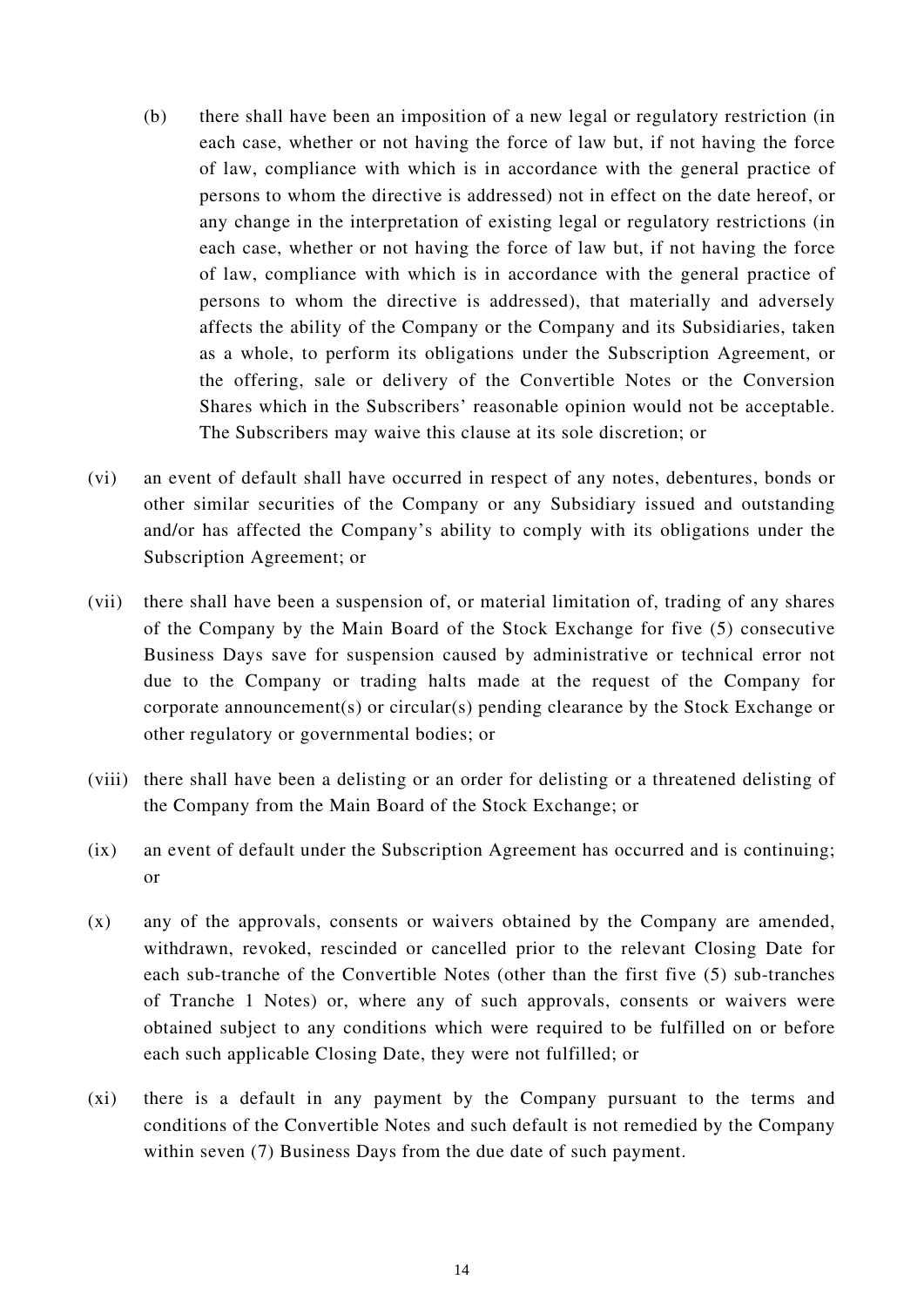### **Cancellation fee**

A cancellation fee of US\$50,000 is payable to each Subscriber in the event that the Subscription Agreement is terminated for any reason whatsoever prior to the Closing Date of the first five (5) sub-tranches of Tranche 1 Notes, except in a case where the necessary authority's approvals, consents and waivers for the transactions contemplated under the Subscription Agreement are not obtained prior to the Closing Date of the first five (5) subtranches of Tranche 1 Notes.

### **Administration fee**

An administration fee of 6.0% of the aggregate nominal value subscribed of each subtranche of the Convertible Notes is payable to ACP, or such other party as may be jointly notified by the Subscribers on each Closing Date of each sub-tranche of the Convertible Notes. The fee shall be deducted by the Subscribers directly from the subscription moneys payable to the Company for the subscription of each sub-tranche of the Convertible Notes.

# **Application for listing**

No application will be made by the Company for the listing of the Convertible Notes on the Stock Exchange.

The Company shall make an application to the Stock Exchange for the listing of, and the permission to deal in, the Maximum T1 Conversion Shares. If the Options are exercised during the Option Period, application(s) will be made by the Company to the Stock Exchange for the listing of, and permission to deal in, the Conversion Shares under each of the Tranche 2 Notes and Tranche 3 Notes.

### **PRINCIPAL TERMS OF THE CONVERTIBLE NOTES**

| <b>Securities</b>       | : 2% redeemable structured convertible notes convertible into<br>common shares of the Company.                               |
|-------------------------|------------------------------------------------------------------------------------------------------------------------------|
| <b>Principal amount</b> | : Up to $HK$600$ million divided into three (3) equal tranches of a<br>nominal value of HK\$200 million each, namely:        |
|                         | Tranche 1 Notes in the principal amount of HK\$200 million<br>(a)<br>comprising 40 equal sub-tranches of HK\$5 million each; |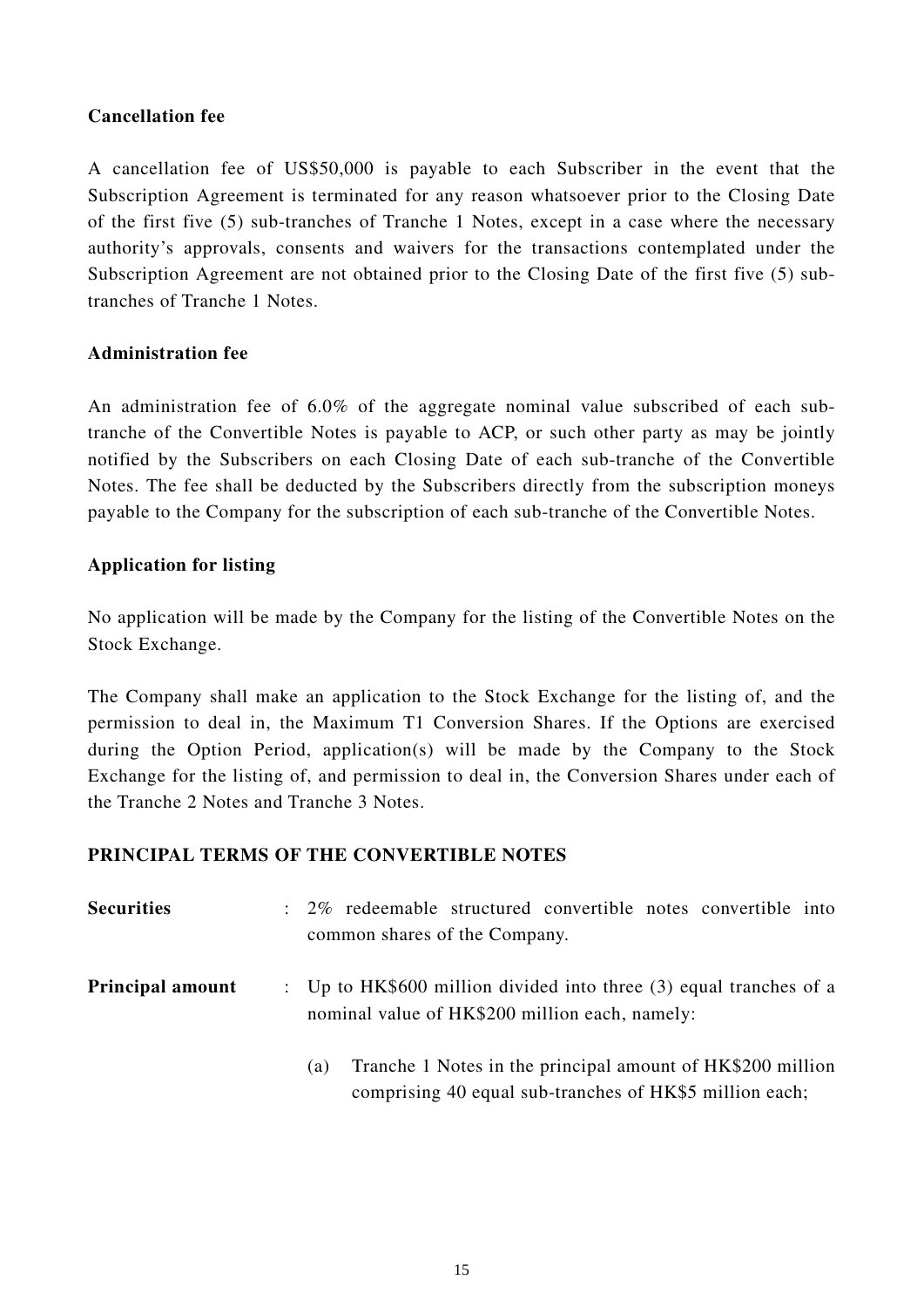|                         | Tranche 2 Notes in the principal amount of HK\$200 million<br>(b)<br>comprising 40 equal sub-tranches of HK\$5 million each;<br>and                                                                                                                                                                                                                                                                                                                                                                                      |  |
|-------------------------|--------------------------------------------------------------------------------------------------------------------------------------------------------------------------------------------------------------------------------------------------------------------------------------------------------------------------------------------------------------------------------------------------------------------------------------------------------------------------------------------------------------------------|--|
|                         | Tranche 3 Notes in the principal amount of HK\$200 million<br>(c)<br>comprising 20 equal sub-tranches of HK\$10 million each.                                                                                                                                                                                                                                                                                                                                                                                            |  |
|                         | The Tranche 1 Notes will be issued by the Company under the<br>General Mandate, whereas the Tranche 2 and Tranche 3 Notes<br>will be issued at the discretion of the Company under Specific<br>Mandate if materialises.                                                                                                                                                                                                                                                                                                  |  |
| <b>Maturity date</b>    | The date falling thirty-six (36) months from the closing date of<br>the first sub-tranche of Tranche 1 Notes.                                                                                                                                                                                                                                                                                                                                                                                                            |  |
| <b>Interest</b>         | 2% per annum, payable semi-annually in cash in arrears on 30<br>$\ddot{\cdot}$<br>June and 31 December in each year.                                                                                                                                                                                                                                                                                                                                                                                                     |  |
| <b>Conversion terms</b> | The Convertible Notes must be converted into Shares.<br>$\ddot{\cdot}$                                                                                                                                                                                                                                                                                                                                                                                                                                                   |  |
|                         | The Subscriber has the discretion anytime from and including the<br>respective issuance and registration of the tranches up to the<br>close of business on the day falling seven (7) calendar days prior<br>to the Maturity Date, to decide on the dates to convert the<br>Convertible Notes, provided that (i) the number of Maximum T1<br>Conversion Shares and Maximum T2 & T3 Conversion Shares<br>available for conversion have not been reached; and (ii) there has<br>been no occurrence of any event of default. |  |
|                         | In the event the Maximum T1 Conversion Shares or the<br>Maximum T2 & T3 Conversion Shares (as the case may be) have<br>been reached, the Noteholder shall issue a written notice to the<br>Company (the "Redemption Notice") and the Company shall<br>redeem the outstanding Convertible Notes that are not capable of<br>being converted in cash at 115% of its nominal value, which<br>shall be paid to the Noteholder within five (5) Business Days of<br>the Company's receipt of the Redemption Notice.             |  |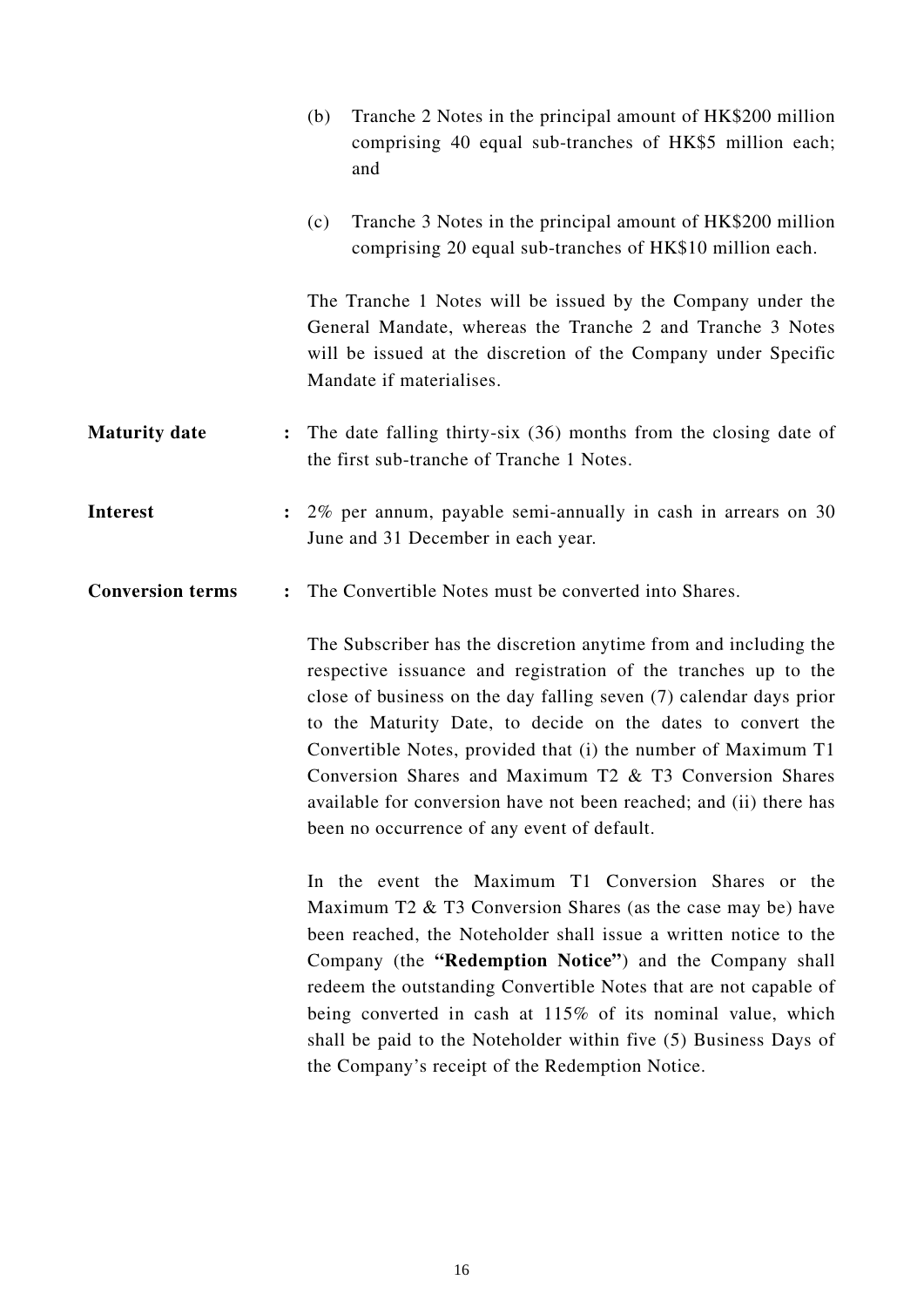# **Conversion Date :** Tranche 1 conversion date means in respect of each sub-tranche of Tranche 1 Notes, the conversion date of the last of the Notes comprised in such sub-tranche, where the holder thereof elects to exercise the Conversion Right in respect of such last note comprised in such sub-tranche of Tranche 1 Notes ("**Tranche 1 Conversion Date**");

Tranche 2 conversion date means in respect of each sub-tranche of Tranche 2 Notes, the Conversion Date of the last of the Notes comprised in such sub-tranche, where the holder thereof elects to exercise the Conversion Right in respect of such last note comprised in such sub-tranche of Tranche 2 Notes ("**Tranche 2 Conversion Date**"); and

Tranche 3 conversion date means in respect of each sub-tranche of Tranche 3 Notes, the Conversion Date of the last of the Notes comprised in such sub-tranche, where the holder thereof elects to exercise the Conversion Right in respect of such last note comprised in such sub-tranche of Tranche 3 Notes ("**Tranche 3 Conversion Date**").

# **Conversion Price :** For the first five sub-tranches of the Tranche 1 Notes, the Convertible Notes shall be converted into new Shares of the Company at the discretion of the Subscriber at HK\$0.0594 (the **"Initial Conversion Price"**) not lower than the Benchmarked Price.

For the remaining sub-tranches of the Tranche 1 Notes, any Tranche 2 Notes or any Tranche 3 Notes, the Convertible Notes shall be converted into new Shares of the Company at the discretion of the Subscriber at 90% of the average of the closing prices per Share on any 3 consecutive Business Days during the 30 Business Days immediately preceding the relevant conversion date of the Convertible Notes (the **"Subsequent Conversion Price"**), provided always among other things that: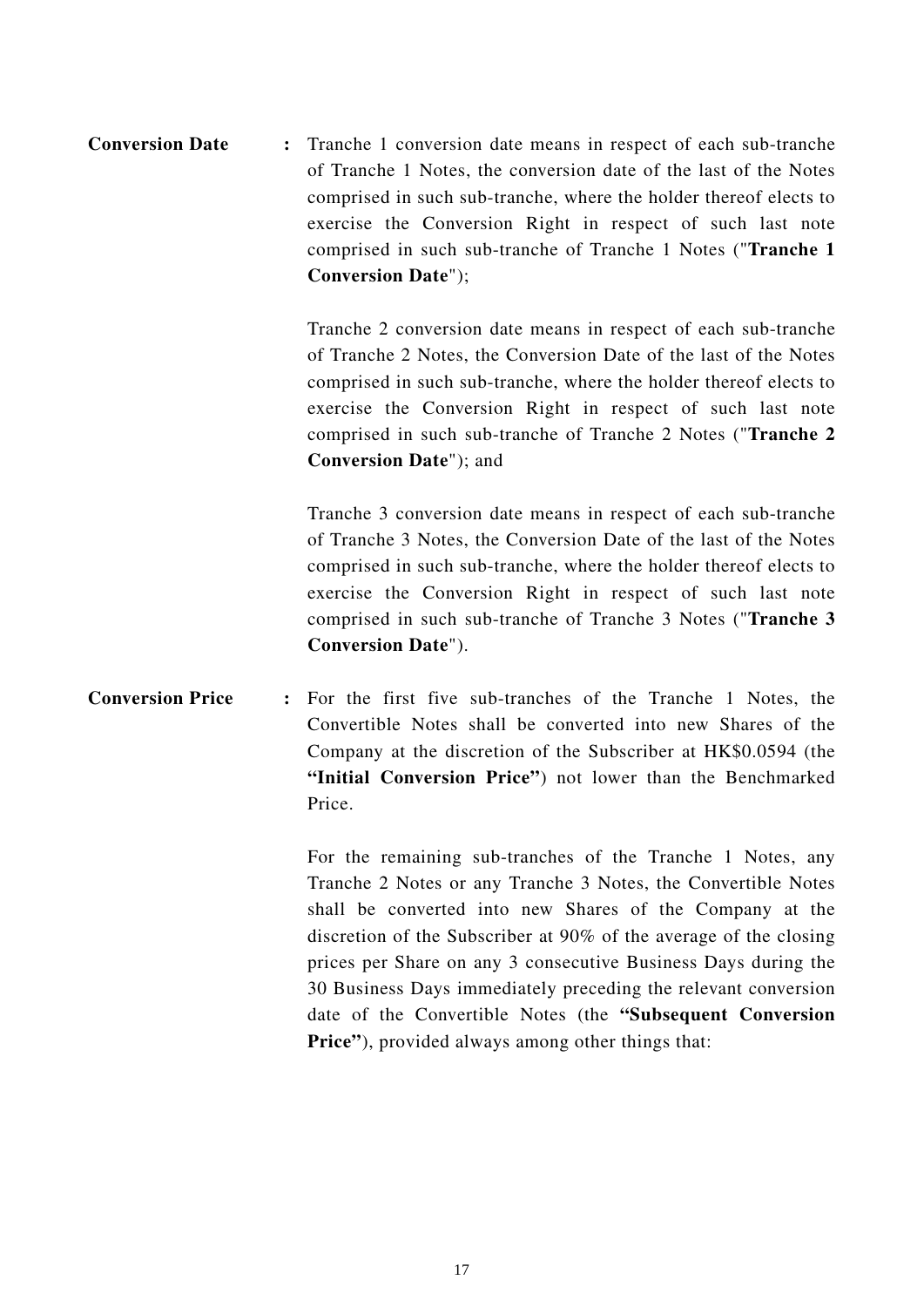- (i) the Subsequent Conversion Price for sub-tranches 6 to 40 of Tranche 1 Notes shall not be a price which is lower than below the Benchmarked Price. If the Subsequent Conversion Price for any of the sub-tranches 6 to 40 of Tranche 1 Notes is lower than the Benchmarked Price, then the Conversion Shares is to be issued at the Initial Conversion Price;
- (ii) the Conversion Shares when issued pursuant to the conversion of any Tranche 2 Notes or any Tranche 3 Notes at the Subsequent Conversion Price does not on an-as converted basis result in a theoretical dilution of more than 25% of the enlarged share capital of the Company in accordance with Rule 7.27B of the Listing Rules;
- (iii) the Subsequent Conversion Price for any Tranche 2 Notes or any Tranche 3 Notes shall not be below the par value of the Shares ; and
- (iv) in the event the Subsequent Conversion Price is below the par value of the Shares, the Company shall:
	- (a) allot and issue to the Noteholder the number of Conversion Shares equivalent to:

(N x FV) / PV

where:

 "N" is the number of Convertible Notes presented for conversion;

"FV" is the nominal value of each Convertible Note presented for conversion; and

"PV" is the par value of the Shares.

#### and/or

(b) pay the Noteholder in cash an amount equivalent to:

 $[(N \times FV) / CP - (N \times FV) / PV] \times C$ 

where: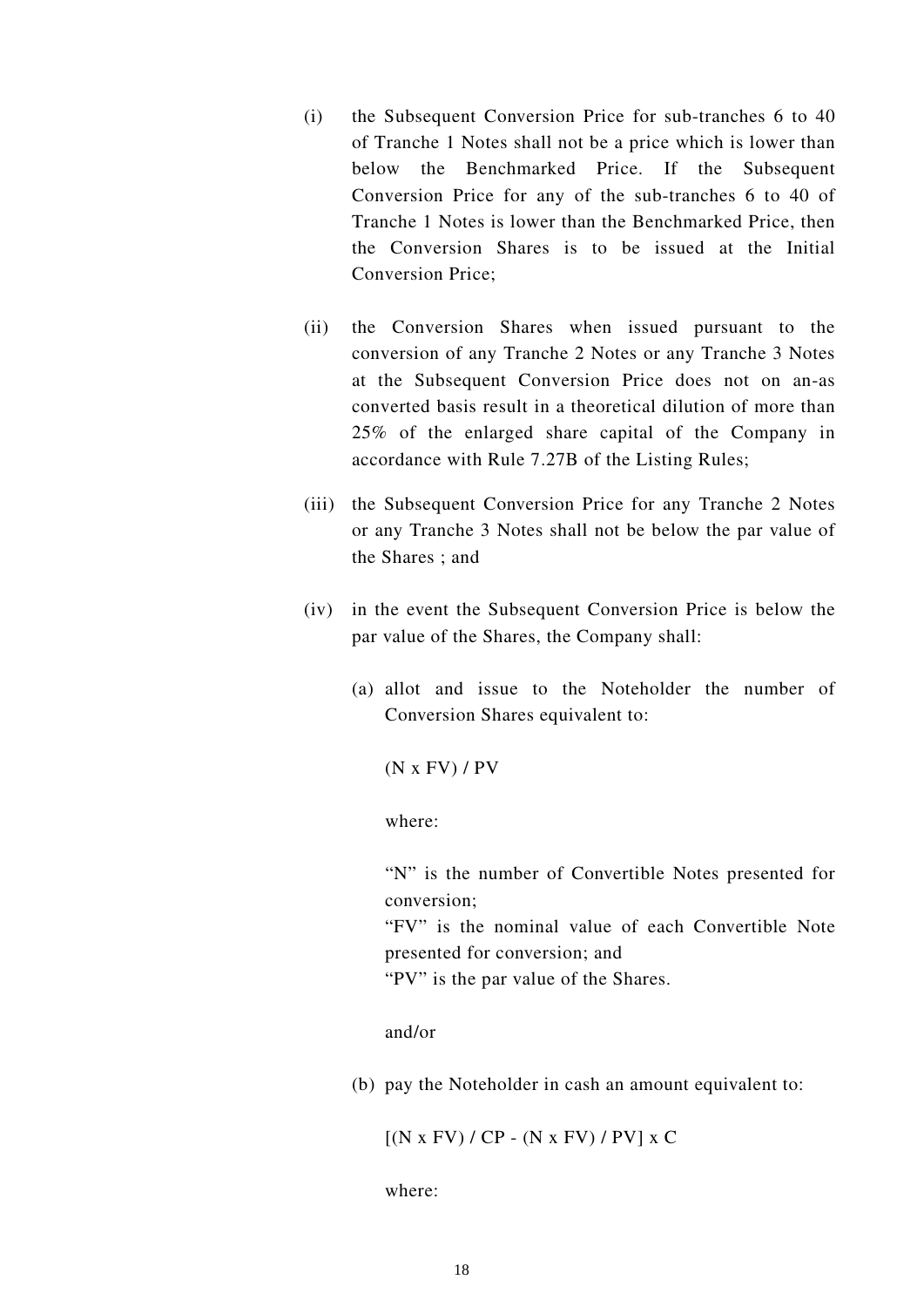"N" is the number of Convertible Notes presented for conversion; "FV" is the nominal value of each Convertible Note presented for conversion; "CP" is the Conversion Price; "PV" is the par value of the Shares; and

"C" is the closing price of the Shares on the date of conversion.

For illustrative purpose,

- (a) on the basis that (1) the Company issues and the Subscribers subscribe for the whole Tranche 1 Notes in the aggregate nominal value of HK\$200 million; and (2) such Tranche 1 Notes are fully converted to the Maximum T1 Conversion Shares at the Conversion Price of approximately HK\$0.1111 per Share, the conversion price represents a premium of approximately 88.31% to the closing price of HK\$0.059 per Share as quoted on the Stock Exchange as at the date of the Subscription Agreement;
- (b) on the basis that (1) the Company issues and the Subscribers subscribe for the whole Tranche 1 Notes in the aggregate nominal value of HK\$200 million; (2) the net proceeds of HK\$188 million; and (3) such Tranche 1 Notes are fully converted to the Maximum T1 Conversion Shares at the Conversion Price of approximately HK\$0.1111 per Share, the net issue price of the Conversion Shares under the Tranche 1 Notes is approximately HK\$0.1044 per Share, which represents a premium of approximately 76.95% to the closing price of HK\$0.059 per Share as quoted on the Stock Exchange as at the date of the Subscription Agreement;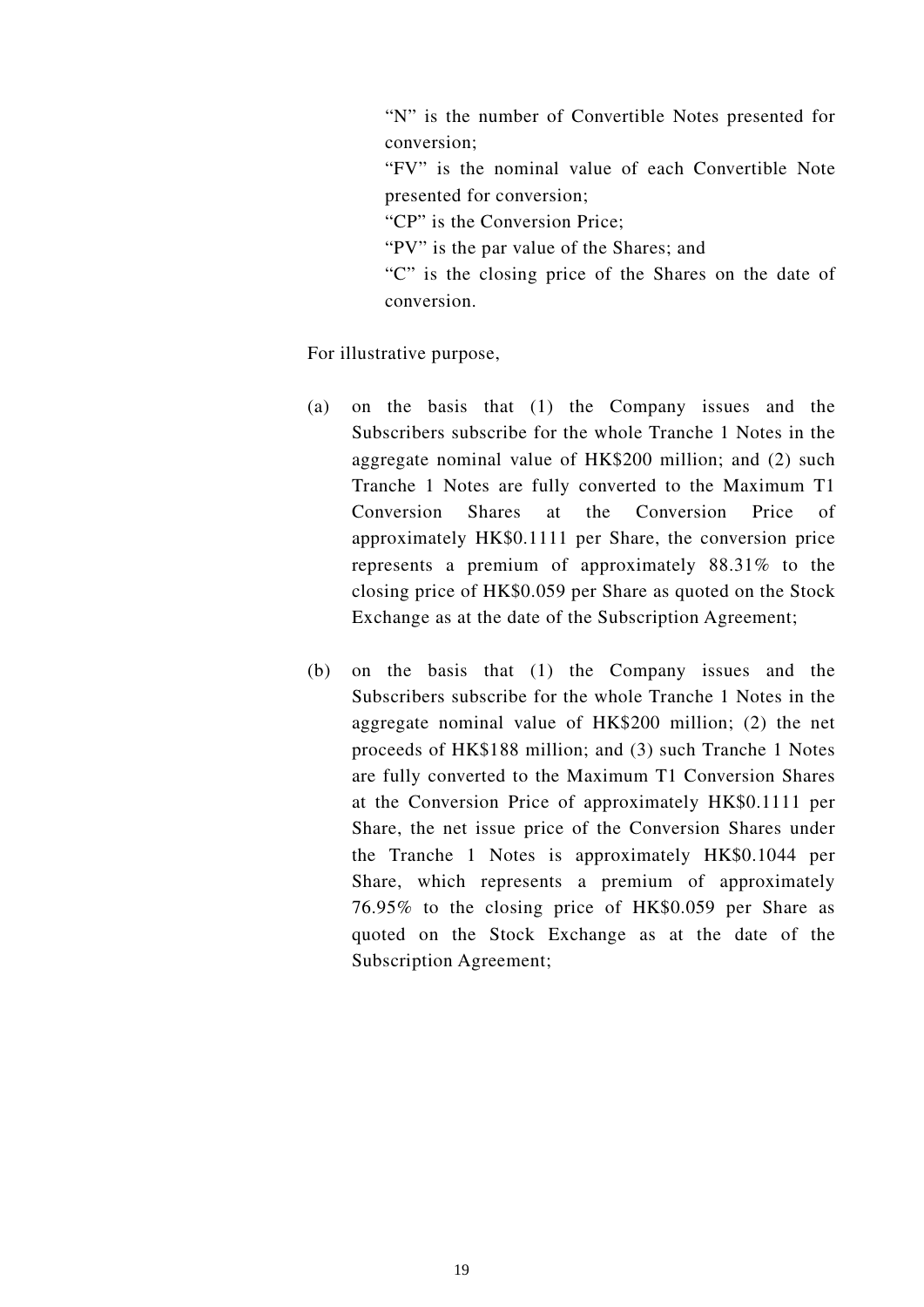- (c) on the basis that (1) the Company issues and the Subscribers subscribe for the whole Tranche 2 Notes in the aggregate nominal value of HK\$200 million; and (2) such Tranche 2 Notes are fully converted to the Maximum T2 Conversion Shares at the Conversion Price of approximately HK\$0.1429 per Share, the conversion price represents a premium of approximately 142.20% to the closing price of HK\$0.059 per Share as quoted on the Stock Exchange as at the date of the Subscription Agreement; and
- (d) on the basis that (1) the Company issues and the Subscribers subscribe for the whole Tranche 3 Notes in the aggregate nominal value of HK\$200 million; and (2) such Tranche 3 Notes are fully converted to the Maximum T3 Conversion Shares at the Conversion Price of approximately HK\$0.2000 per Share, the conversion price represents a premium of approximately 238.98% to the closing price of HK\$0.059 per Share as quoted on the Stock Exchange as at the date of the Subscription Agreement.
- **Conversion Shares :** The Maximum T1 Conversion Shares is 1,800,000,000 Conversion Shares, representing approximately 19.98% of the issued share capital of the Company as at the date of this announcement and approximately 16.65% of the issued share capital of the Company as enlarged by the issue of the Maximum T1 Conversion Shares upon conversion of the Tranche 1 Notes.

The Maximum T2 & T3 Conversion Shares is 1,400,000,000 Conversion Shares and 1,000,000,000 Conversion Shares respectively, representing approximately 26.64% of the issued share capital of the Company as at the date of this announcement and approximately 18.17% of the issued share capital of the Company as enlarged by the issue of the Maximum T1 Conversion Shares and Maximum T2 & T3 Conversion Shares upon conversion of the Tranche 1 Notes, Tranche 2 Notes and Tranche 3 Notes respectively.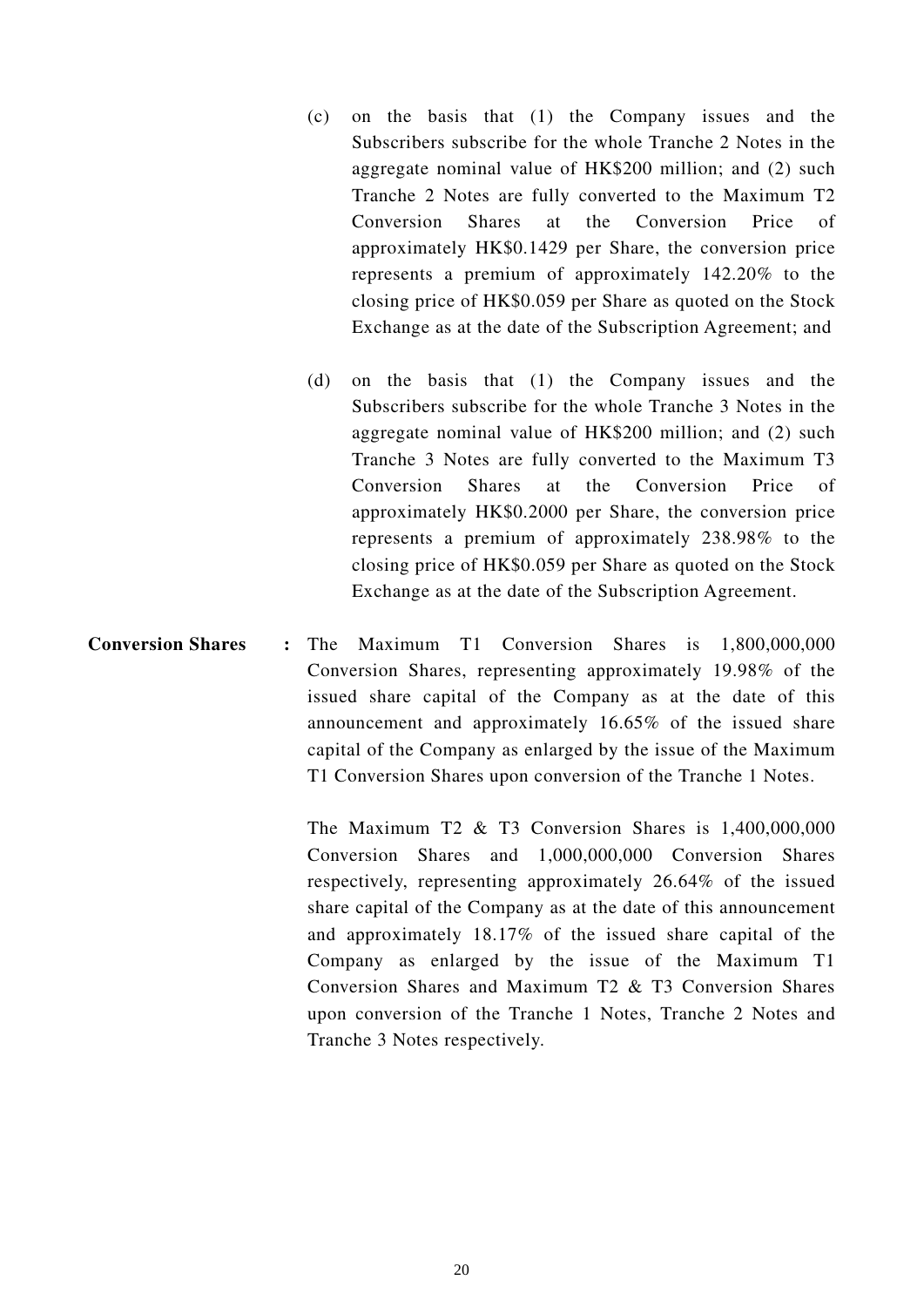**Rights of Noteholders to participate in securities of the Company :** The Company may offer and sell any new Shares provided that, in respect of any proposed private placement of such new Shares, the Company shall offer and sell such new Shares on the same terms and conditions to the Noteholders prior to offering such new Shares to any other person.

> The Company or any Subsidiary (if applicable) may offer and sell any securities convertible into securities of the same class as the Shares or securities substantially similar to the Convertible Notes (the "**Equity-linked Securities**") provided that the Company shall, and the relevant Subsidiary (if applicable) shall, offer and sell such Equity-linked Securities to the Noteholders prior to offering such Equity-linked Securities to any other person; and the Equity-linked Securities shall not be convertible into Shares at a price which is below the Benchmarked Price, unless prior written consent of the Noteholders have been obtained.

**Redemption option :** The Issuer may redeem the Convertible Notes presented for conversion in cash at the redemption amount, if the Conversion Price is less than or equal to 65% of the average daily traded VWAP per share for the 45 consecutive Business Days period prior to the relevant closing date of each first sub-tranche of the respective tranches of the Convertible Notes (the **"Conversion Downside Price"**).

> The redemption amount is calculated according to the following formula:

N x {P +  $[8\% \times P \times (D/365)] + I$ }

where:

"D" is the amount of days elapsed since the respective closing date;

"N" is the number of Convertible Notes presented for conversion;

"P" is the nominal value of each Convertible Note presented for conversion; and

"I" is the remaining unpaid interest accrued on the Convertible Notes presented for conversion.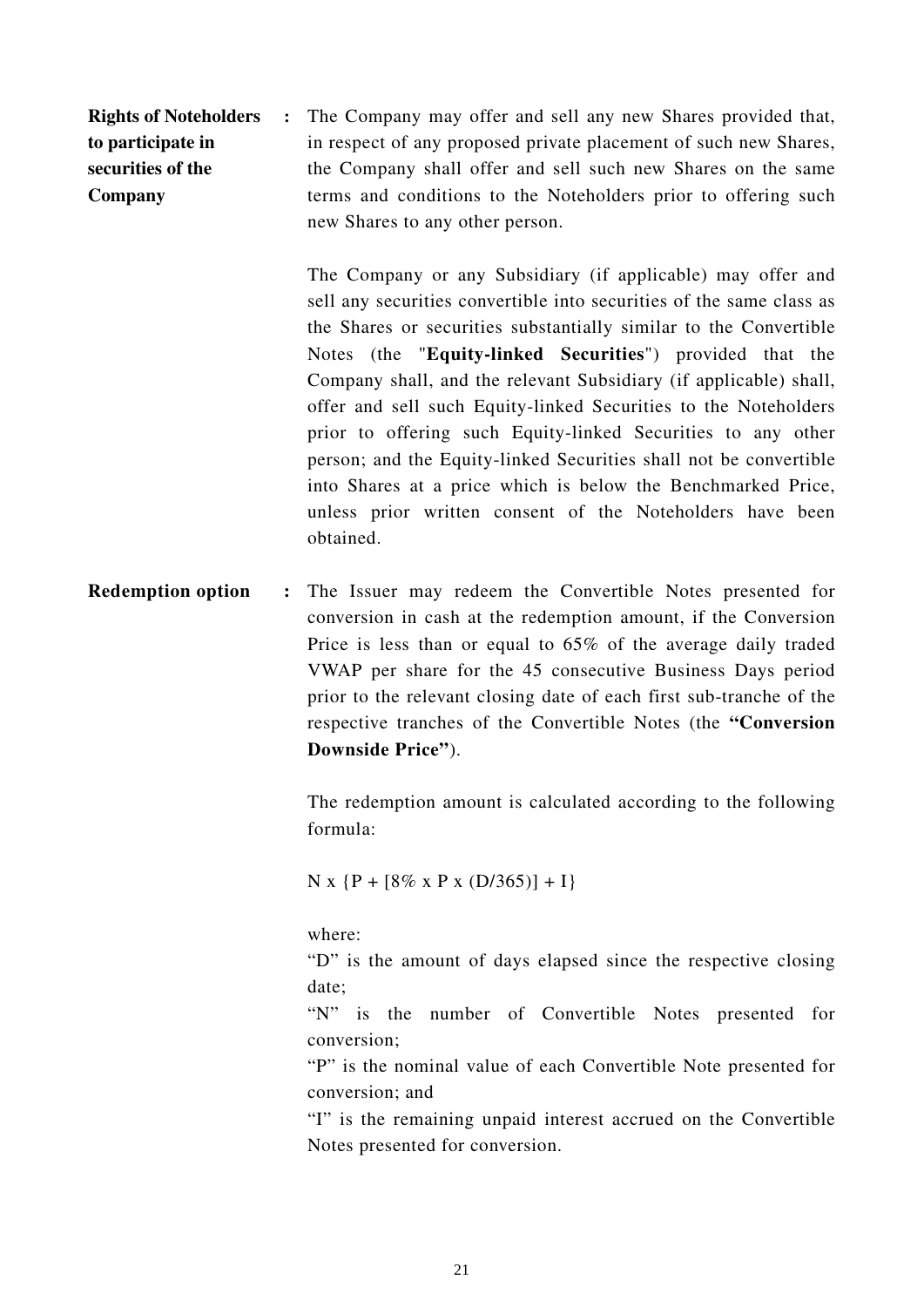# **Adjustment to Conversion Downside Price**

- **:** The Conversion Downside Price will be subject to adjustments if the Company shall:
	- (a) make a stock split, consolidation or reclassification of Shares into other securities of the Company;
	- (b) grant, issue or offer to the Shareholders rights or warrants entitling them to subscribe for or purchase Shares at less than 95% of the current market price per Share;
	- (c) grant, issue or offer to the Shareholders rights or warrants entitling them to subscribe for or purchase any securities convertible into or exchangeable for Shares at less than 95% of the current market price per Share;
	- (d) distribute to the Shareholders evidences of its indebtedness, Shares (other than the Conversion Shares), assets (excluding annual dividends or interim dividends) or rights or warrants to subscribe for or purchase securities (other than those rights and warrants referred to in sub-paragraphs (b) and (c) above);
	- (e) issue any securities convertible into or exchangeable for Shares (other than the Convertible Notes or in any of the circumstances described in sub-paragraph (c) above and sub-paragraph (g) below) or where such securities are issued to the vendors of assets being acquired for full value by the Company and the consideration per Share receivable by the Company shall be less than 95% of the current market price per Share;
	- (f) issue any Shares (other than Shares issued pursuant to a merger and other than Shares issued on exercise of the Conversion Right attaching to the Convertible Notes or pursuant to a scrip dividend or pursuant to an exercise of any rights attached to securities the issue of which had given rise to an adjustment under sub-paragraph (e) above or did not require any adjustment) and the consideration per Share receivable by the Company shall be less than 95% of the current market price per Share;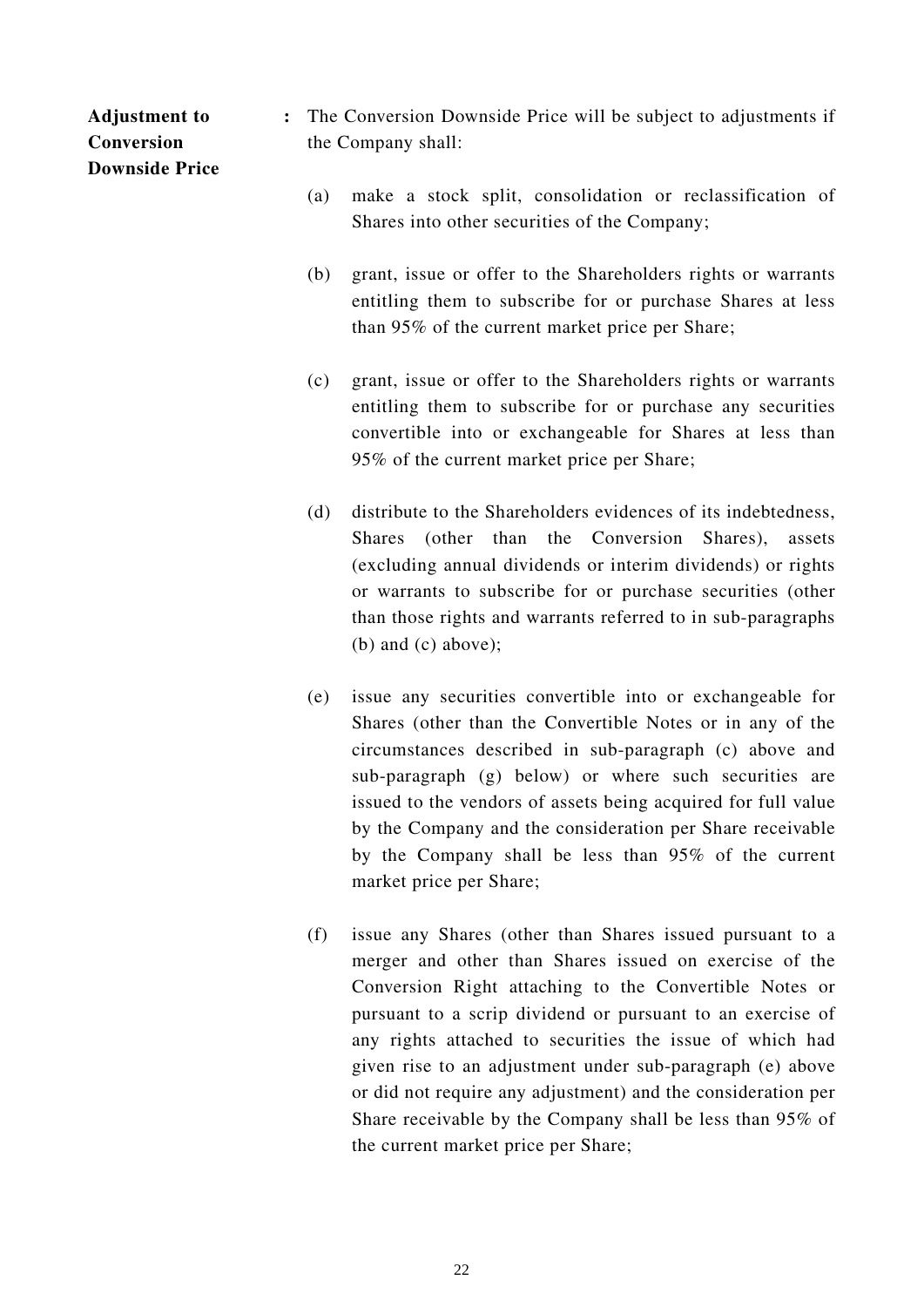- (g) issue any rights or warrants to subscribe for or purchase Shares or securities convertible into or exchangeable for Shares (other than the Convertible Notes and any rights or warrants granted, issued or offered to the Shareholders or pursuant to the terms of any securities) and the consideration per Share receivable by the Company shall be less than 95% of the current market price per Share;
- (h) issue securities of a type falling within sub-paragraphs (e) to (g) above which otherwise require an adjustment to the Conversion Downside Price pursuant thereto; or
- (i) make a capital distribution which does not fall within subparagraphs (a) to (h) above.
- **Events of default :** For so long as there are any Convertible Notes outstanding, if any of the following events (each, an **"Event of Default"**) occur:
	- (a) for so long as there are any Convertible Notes outstanding, any of the approvals, consents and/or waivers required to be obtained by the Company under the Subscription Agreement are not obtained when it is required to be obtained or are amended, withdrawn, revoked, rescinded or cancelled;
	- (b) where any of the approvals required to be obtained by the Company under the Subscription Agreement were obtained subject to any conditions which were required to be fulfilled, such conditions were not fulfilled when it is required to be fulfilled;
	- (c) there is a default in any payment by the Company pursuant to the conditions to the Convertible Notes and such default is not remedied by the Company within seven (7) Business Days from the due date of such payment;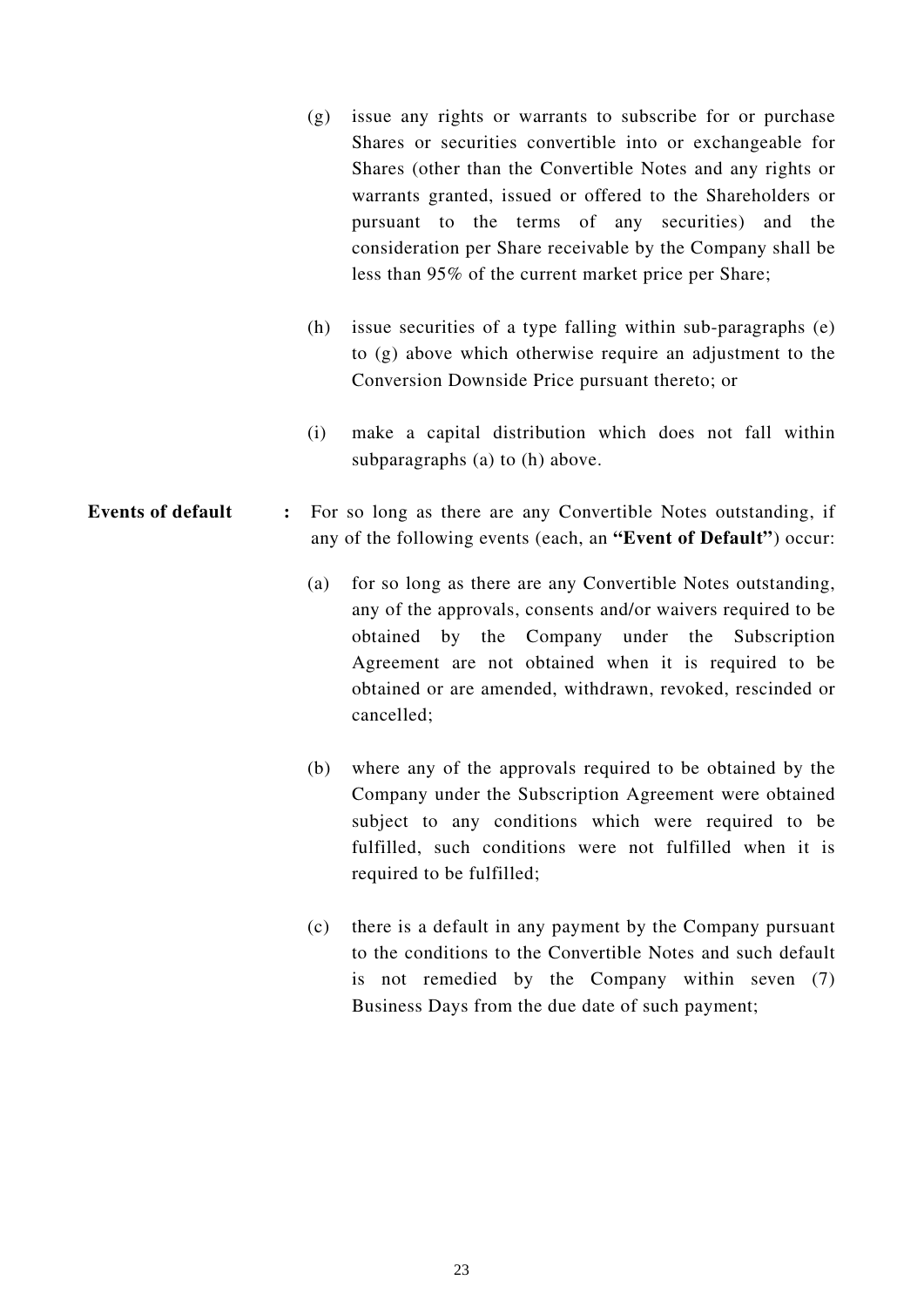- (d) there is default by the Company in the performance or observance of any covenant, condition, provision or obligation (including the performance of its obligations to allot and issue Shares arising from the conversion of the Convertible Notes as and when the Noteholders exercise its Conversion Rights in accordance with the conditions to the Convertible Notes) contained in the Convertible Notes and on its part to be performed or observed (other than the covenant to pay the nominal value and interest in respect of any of the Convertible Notes) and such default continues for the period of seven (7) Business Days following the service by any Noteholder on the Company of notice requiring the same to be remedied;
- (e) any other notes, debentures, bonds or other instruments of indebtedness or any other loan indebtedness having an aggregate outstanding amount of over HK\$5 million only or the equivalent in any other currency or currencies (hereinafter collectively called "**Indebtedness**") of the Company or any of the Subsidiaries become or becomes prematurely repayable following a default in respect of the terms thereof which shall not have been remedied, or steps are taken to enforce any security therefor, or the Company or any of the Subsidiaries defaults in the repayment of any such Indebtedness at the maturity thereof or at the expiration of any applicable grace period therefor or any guarantee of or indemnity in respect of any Indebtedness of others having an aggregate outstanding amount of over HK\$5 million given by the Company or any of the Subsidiaries shall not be honoured when due and called upon;
- (f) a resolution is passed or an order of a court of competent jurisdiction is made that the Company be wound up or dissolved (otherwise than for the purposes of or pursuant to a consolidation, amalgamation, merger, reconstruction or reorganisation that is approved by the Shareholders, as the case may be, and upon which the continuing corporation effectively assumes the entire obligations of the Company, as the case may be, under the Convertible Notes);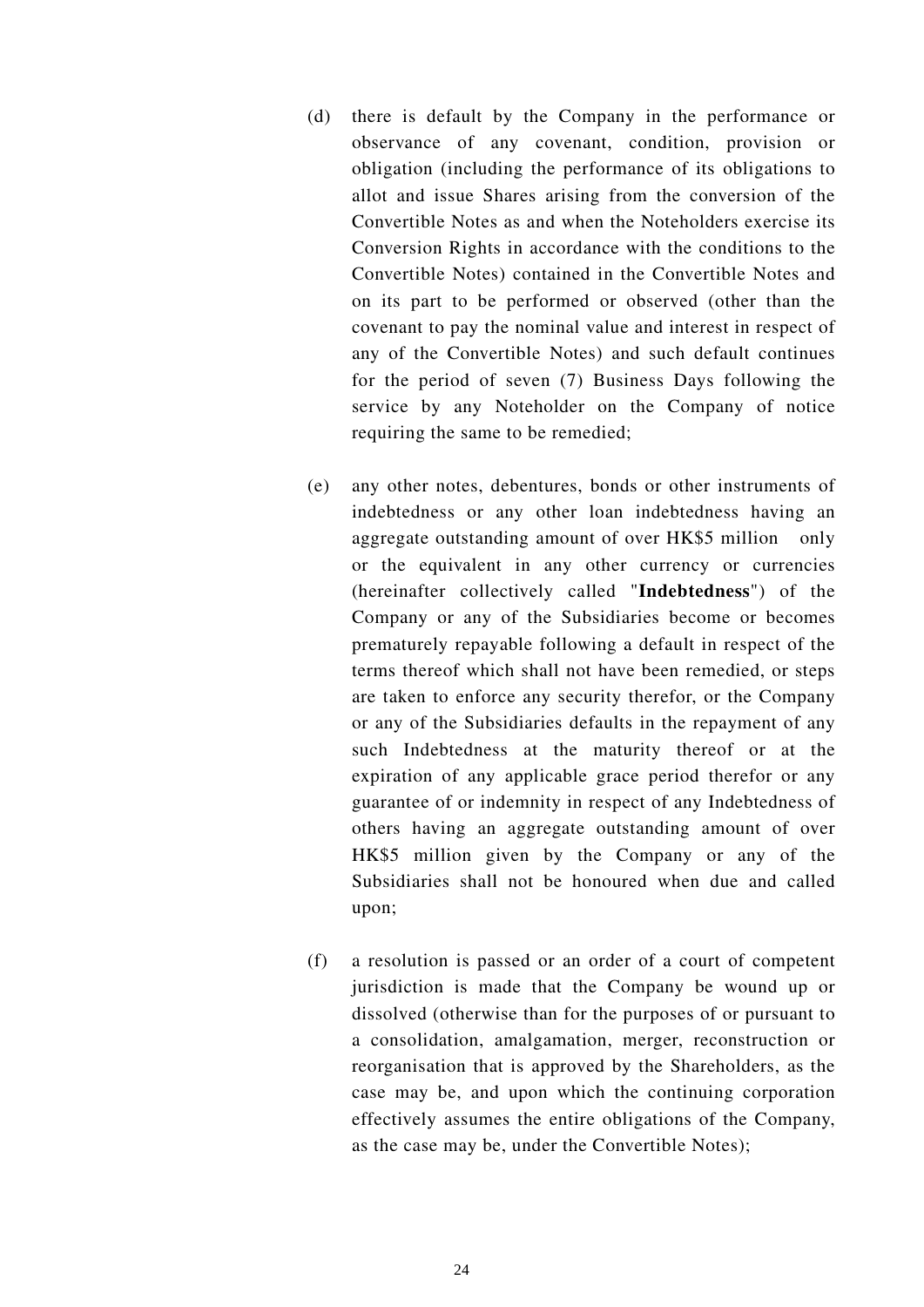- (g) a resolution is passed or an order of a court of competent jurisdiction is made that any Subsidiary be wound up or dissolved (otherwise than (i) for the purposes of or pursuant to a consolidation, amalgamation, merger, reconstruction or reorganisation (other than as described in (ii) below) the terms of which have previously been approved in writing by the Majority Noteholders, (ii) for the purposes of or pursuant to a consolidation, amalgamation, merger or reconstruction with or into the Company or another Subsidiary of the Company, or (iii) by way of a voluntary winding up or dissolution where there are surplus assets in such Subsidiary and such surplus assets attributable to the Company and/or any Subsidiary are distributed to the Company and/or such Subsidiary);
- (h) an encumbrancer takes possession or a receiver is appointed of the whole or a material part of the assets or undertaking of the Group;
- (i) (i) the Company or any Subsidiary without any lawful cause stops payment (within the meaning of any applicable bankruptcy or insolvency law) or is unable to pay its debts as and when they fall due (within the meaning of any applicable bankruptcy or insolvency law) or (ii) the Company or any Subsidiary (otherwise than for the purposes of such a consolidation, amalgamation, merger, reconstruction or reorganisation as is referred to in paragraphs (g) or (h) above) ceases or through an official action of the board of directors of the Company or any Subsidiary, as the case may be, threatens to cease to carry on its business, and such action has a material adverse effect on the Group;
- (j) proceedings shall have been initiated against the Company or any Subsidiary under any applicable bankruptcy, reorganisation or insolvency law and such proceedings have not been discharged or stayed within a period of fourteen (14) Business Days thereof;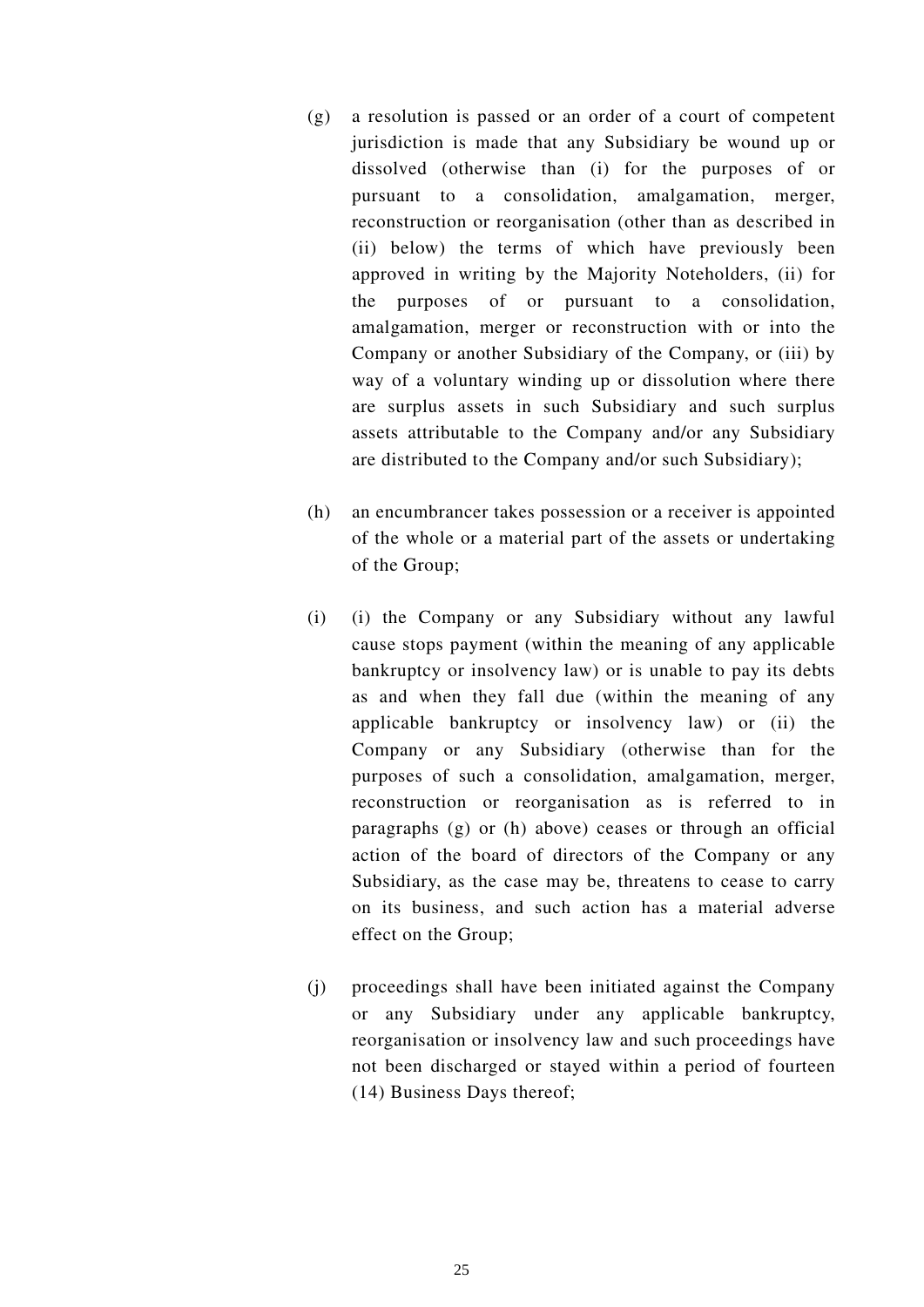- (k) the Company or any Subsidiary shall initiate or consent to proceedings seeking with respect to itself adjudication of bankruptcy or insolvency, or a decree of commencement of composition or reorganisation or other similar procedures, or the appointment of an administrator or other similar official under any applicable bankruptcy, reorganisation or insolvency law or make a general assignment for the benefit of, or enter into any composition with, its creditors, and such action has a material adverse effect on the Group;
- (l) a distress, execution or seizure before judgment is levied or enforced upon or sued out against a part of the property of the Company or any Subsidiary, which is material in its effect upon the operations of either the Company or such Subsidiary, as the case may be, and is not discharged within fourteen (14) Business Days thereof;
- (m) the delisting of the Shares on the Main Board of the Stock Exchange or a suspension of trading of such Shares on the Main Board of the Stock Exchange for a period of five (5) consecutive Business Days or more save for suspension caused by administrative or technical error not due to the Company or trading halts made at the request of the Company for corporate announcements or circular(s) pending clearance by the Stock Exchange or other regulatory or governmental bodies;
- (n) the ratio of borrowings to Net Worth exceeds 5 times;
- (o) the Net Worth is less than HK\$5 million;
- (p) for so long as there are any Convertible Notes outstanding the Company engages in any transaction with any hedge fund operating or originating from any part of the world; or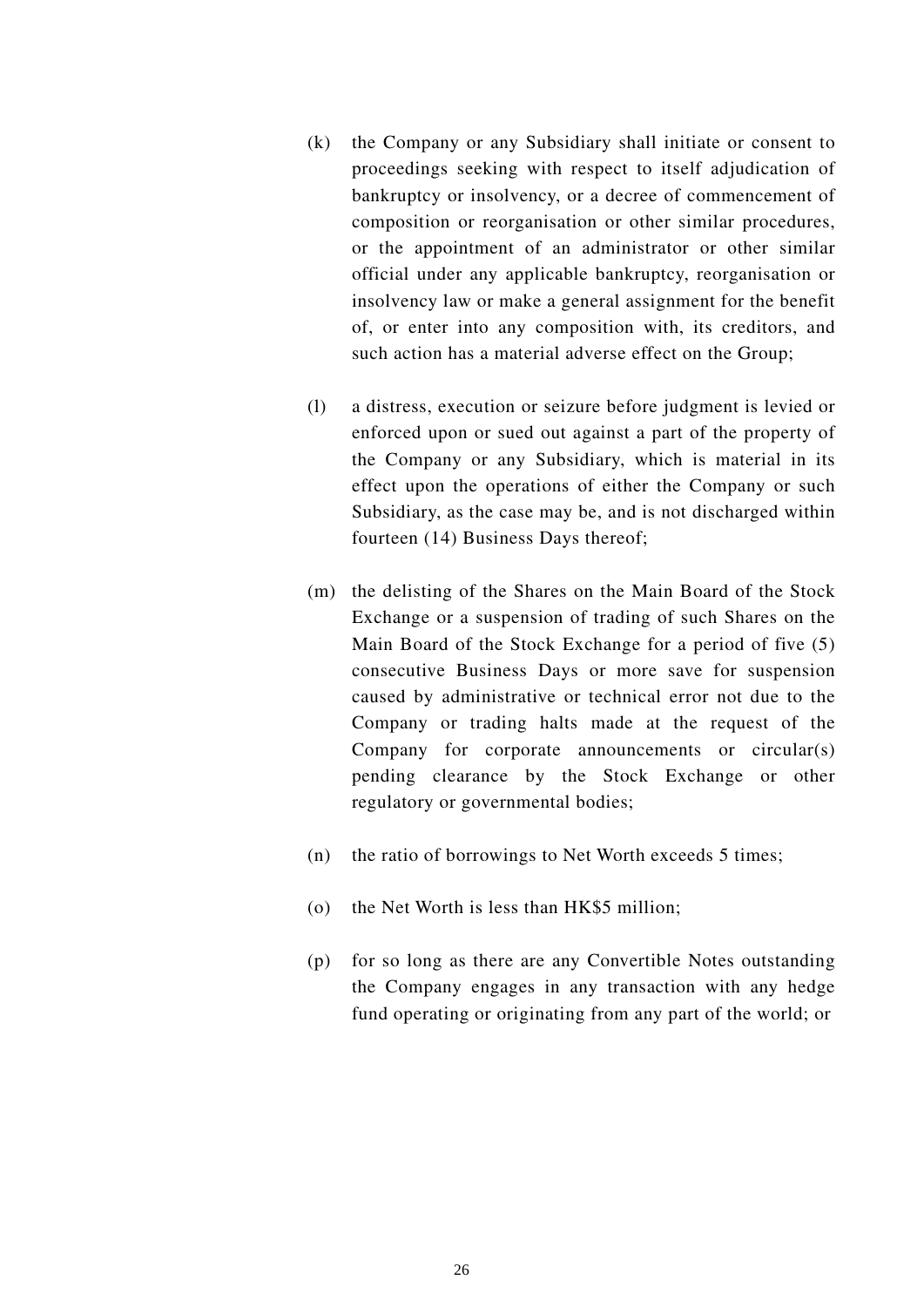- (q) any credit facilities granted to the Company or any of its Subsidiaries are withdrawn, terminated or suspended for any reason whatsoever, and such action has a material adverse effect on the Group, then any Convertible Notes may, by notice in writing given to the Company by the Noteholder, be declared immediately due and payable whereupon it shall be become immediately due and payable at 118% of its nominal value, together with accrued interest (the **"Default Redemption Amount"**). Interests shall accrue on the Default Redemption Amount on a daily basis at the rate of 3.0% per month (the **"Default Interest"**) commencing from the Business Day immediately following the date of the relevant notice up to and including the date on which the Noteholder receives the full payment of the Default Redemption Amount and the relevant Default Interest.
- **Ranking :** The Convertible Note constitute direct, unconditional, unsubordinated and unsecured obligations of the Company, ranking pari passu and rateably without any preference among themselves and, subject as mentioned above and save as otherwise provided under any applicable laws or regulations, equally with all other unsecured obligations (other than subordinated obligations, if any) of the Company from time to time outstanding.

The Conversion Shares will rank *pari passu* in all respects with all other then existing Shares outstanding, except that such Conversion Shares shall not be entitled to any dividends, rights, allotments or other distributions, the record date of which is before the relevant Conversion Date of the Convertible Notes.

**Transferability** : A Convertible Note may be transferred in whole but not in part.

Any transfer of the Convertible Notes by the Noteholders to any core connected person (as defined in the Listing Rules) of the Company will be subject to the requirements (if any) that the Stock Exchange may impose from time to time.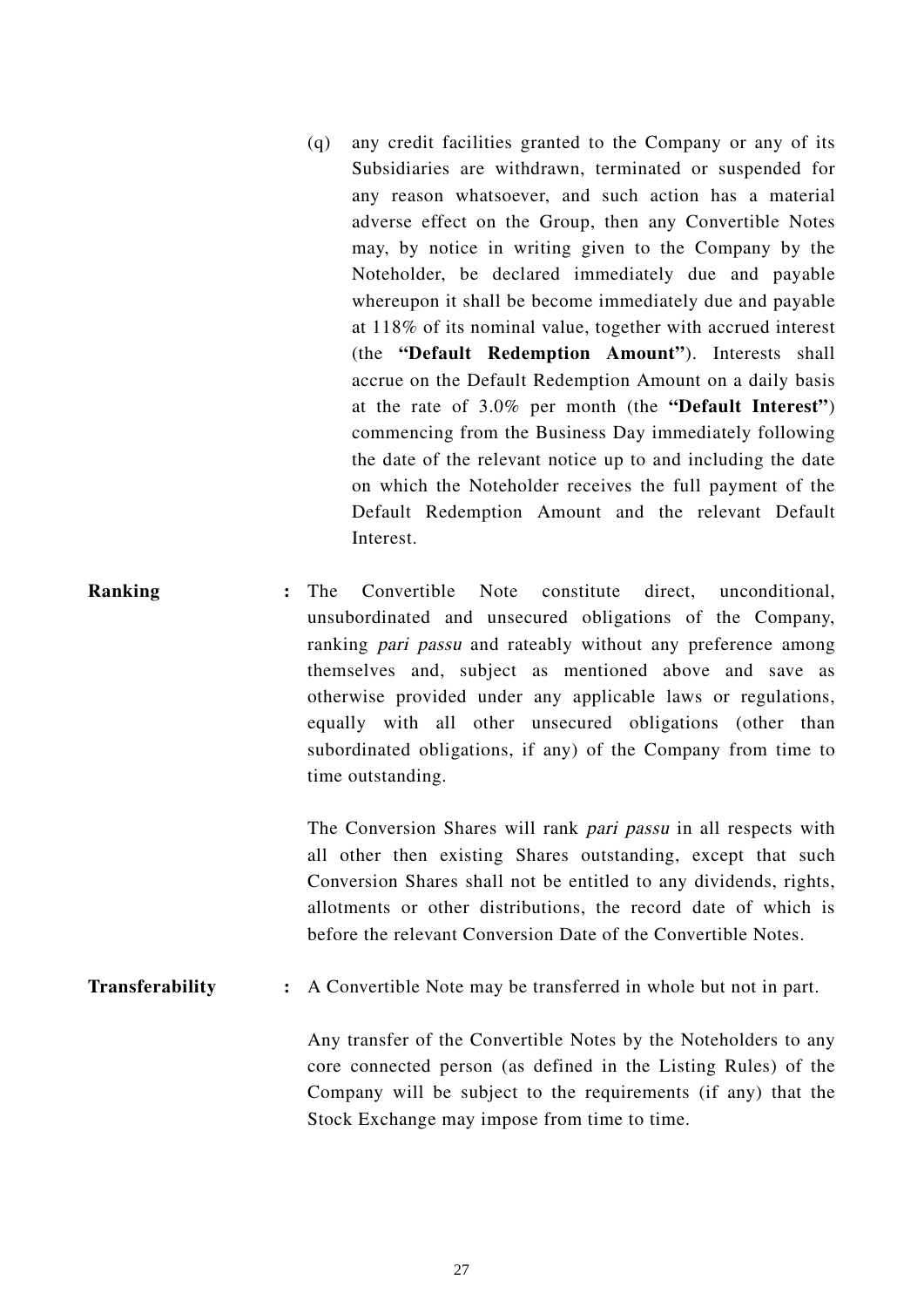**Voting :** The Noteholder(s) shall not be entitled to receive notice of or to attend, speak or vote at any general meetings held by the Company until the Convertible Notes held by Noteholder have been converted into Shares.

**Negative Pledge :** Neither the Company nor any of its Subsidiaries shall, for as long as any of the Convertible Notes remains outstanding, without prior written consent of the Noteholders (such written consent shall not be unreasonably withheld) create or allow the creation of any mortgage, charge, pledge or any other security interest upon the whole or any part of its property or assets, present or future, in order to secure, for the benefit of holders of any existing or future Convertible Notes issue (or to secure for the benefit of holders thereof any guarantee or indemnity or other like obligation in respect thereof) without according to the Convertible Notes at the same time, either the same security as is created or is outstanding in respect of such Convertible Notes issue (or such guarantee or indemnity or other like obligation in respect thereof) or such other security or guarantee as is not materially less beneficial to the Noteholders. To avoid doubt, this shall not be applicable to the creation of any mortgage, charge, pledge or any other security interest upon the whole or any part of the property or assets of the Company or its Subsidiaries, present or future, in order to secure, for the benefit of the Company or its Subsidiaries of any loan facilities, borrowings and/or credit facilities granted to the Company or its Subsidiaries by banks for its business operation, repayment of bank borrowings, working capital or business expansion.

#### **INFORMATION ON THE SUBSCRIBERS AND ACP**

AOF is a proprietary fund established in the Cayman Islands in 2006 and is principally engaged in providing funding solutions to small and medium sized public companies in South East Asia. AOF manages its own funds and investment portfolios and invests in a variety of financial instruments, including but not limited to investing in quoted securities through private unlisted debt-to-equities convertible instruments issued by listed issuers across various jurisdictions.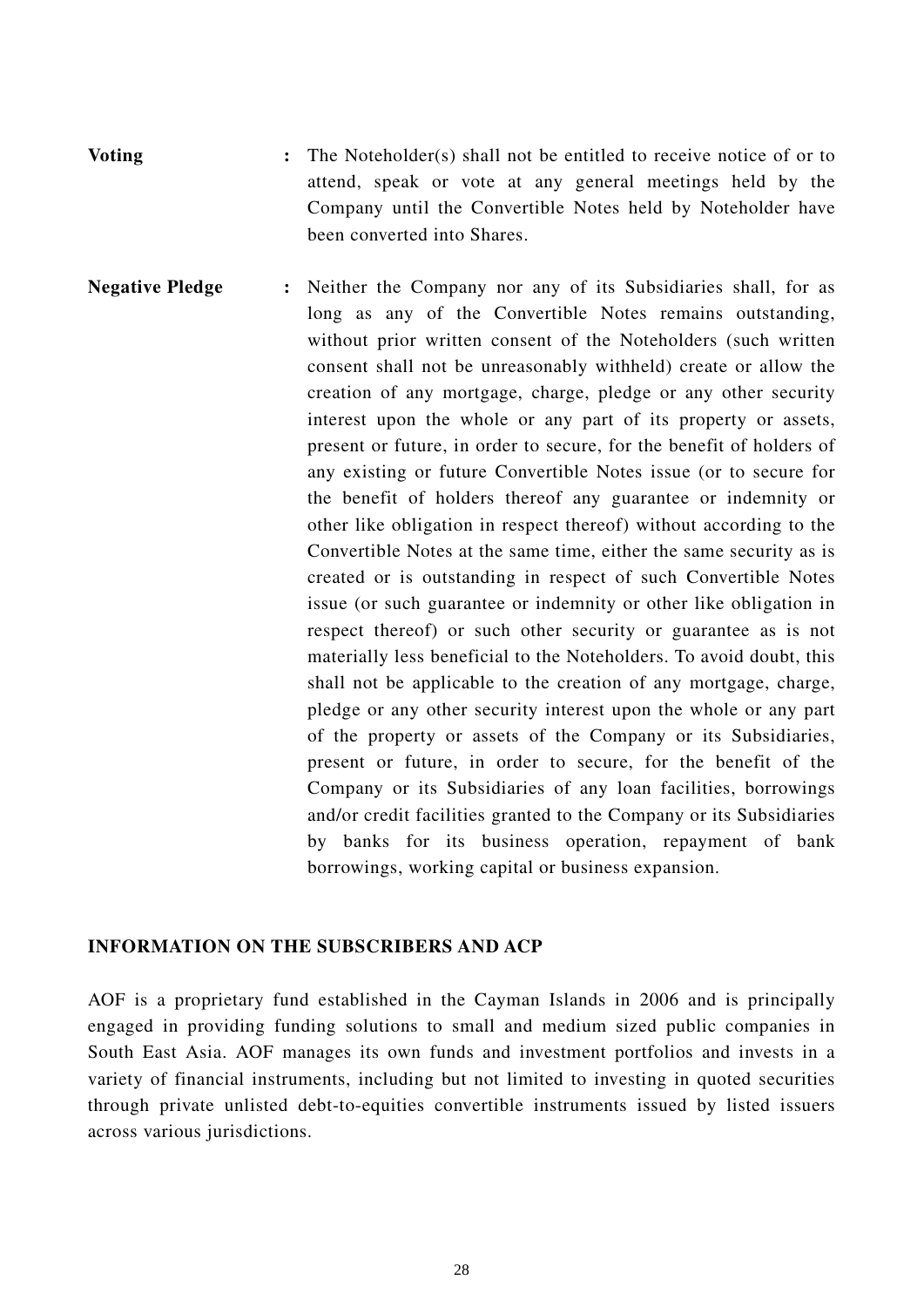AOF I is an open-ended fund incorporated as an exempted company with limited liability in the Cayman Islands in 2016. AOF I is currently managed by ZICO Asset Management Pte. Ltd. ("**ZICOAM**"), a holder of a capital markets services license to conduct fund management activities regulated under the Securities and Futures Act 2001 of Singapore. ZICOAM has been appointed by AOF I to serve as the discretionary investment manager of all its investments.

ACP is a company registered in Singapore and has been appointed by AOF as its authorised representative to coordinate and manage AOF's investment in the Company. The Subscribers have also provided an authorisation notice dated 14 June 2022 appointing ACP as the recipient of the Administrative Fee until and unless otherwise instructed by the Subscribers.

To the best of the Directors' knowledge, information and belief and having made all reasonable enquiries, save for the proposed Subscription and the transactions contemplated thereunder, the Company, its directors and the connected persons of the Company at the Issuer level do not have any other agreement, arrangement or undertaking with the Subscribers, their respective directors and ultimate beneficial owners as at the date of this announcement.

# **REASONS FOR AND BENEFITS OF THE SUBSCRIPTION AND USE OF PROCEEDS**

The principal activity of the Company is investment holding. The principal activities of the subsidiaries of the Company consist of investment holding, development of new energy business and trading of metals and minerals. The Group also operates the Glauberite Mine located in the Guangxi Zhuang Autonomous Region of the PRC.

As the electric vehicles produced by the Company continues to be delivered to its overseas customers, the Company is in the course of expanding its overseas market and is expected to receive further sizable orders for its electric vehicles from overseas customers in the near future. The Company shall continue to take hold of vast business opportunity in the overseas emerging market to further develop its electric vehicle business.

In addition, as disclosed in the interim report of the Company for the six months ended 30 September 2021, the Group closely monitored the Glauberite Mine development and has been in regular communication with the local government. The Group is in the course of formulating a viable and feasible plan with the local government in developing the Glauberite Mine.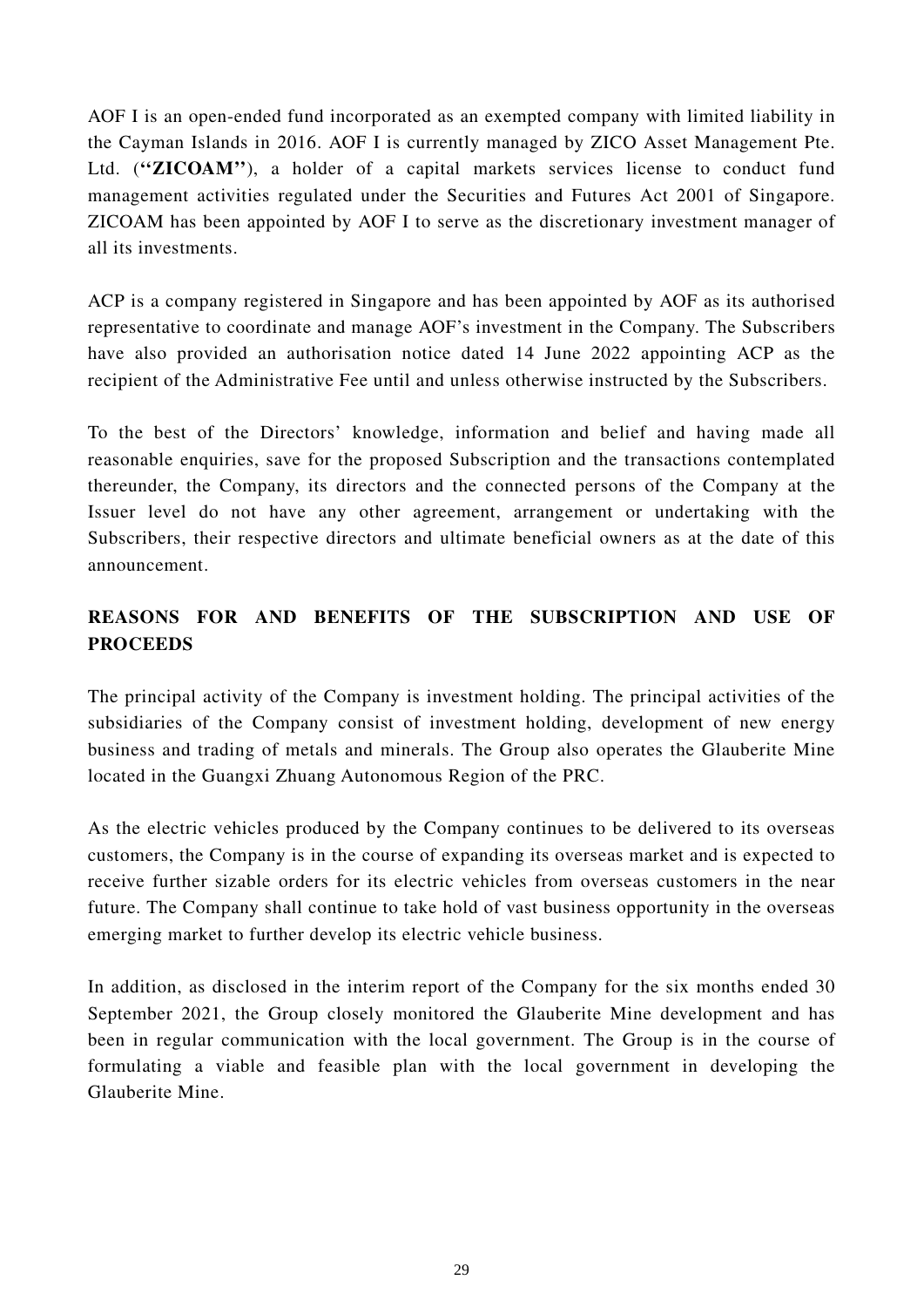As such, the Company intends to utilise the proceeds from the issue of the Tranche 1 Notes to increase the general working capital of the Group for its existing operations, including but not limited to the development of the electric vehicle business and the Glauberite Mine, and/or future development as and when business opportunities arise.

The net proceeds for the issuance of the Tranche 1 Notes in full (after deducting professional fees and all other expenses in relation to the Subscription) shall be approximately HK\$188 million. It is intended that the net proceeds will be utilised as follows:

| <b>Intended use</b>                                                                                                                                                | Net proceeds<br>from the<br>issuance of the<br><b>Tranche 1 Notes</b><br>HK\$ in million | <b>Expected</b><br>utilisation<br>timeline |
|--------------------------------------------------------------------------------------------------------------------------------------------------------------------|------------------------------------------------------------------------------------------|--------------------------------------------|
| Development of the electric vehicle business                                                                                                                       |                                                                                          |                                            |
| Purchasing of raw materials for the production<br>$\overline{a}$<br>of vehicles                                                                                    | 68                                                                                       | On or before<br>31 March 2024              |
| Research and development expenses<br>$\overline{a}$                                                                                                                | 10                                                                                       | On or before<br>31 March 2024              |
| Capital expenditure on existing manufacturing<br>$\overline{\phantom{0}}$<br>plant to maintain its capacity                                                        | 10                                                                                       | On or before<br>31 March 2024              |
| <b>Development of the Glauberite Mine</b>                                                                                                                          |                                                                                          |                                            |
| Construction of the processing plant, and<br>$\overline{\phantom{0}}$<br>acquisition of machinery and equipment                                                    | 30                                                                                       | On or before<br>31 March 2024              |
| Working capital for the Glauberite Mine                                                                                                                            | 20                                                                                       | On or before<br>31 March 2024              |
| <b>General working capital</b>                                                                                                                                     |                                                                                          |                                            |
| Administrative expenses, including but not<br>limited to staff cost and rental etc.                                                                                | 42                                                                                       | On or before<br>31 March 2024              |
| Corporate expenses, including but not limited<br>$\overline{\phantom{a}}$<br>to legal and professional fee, annual listing fee<br>and related listing expenses etc | 8                                                                                        | On or before<br>31 March 2024              |
| <b>Total</b>                                                                                                                                                       | 188                                                                                      |                                            |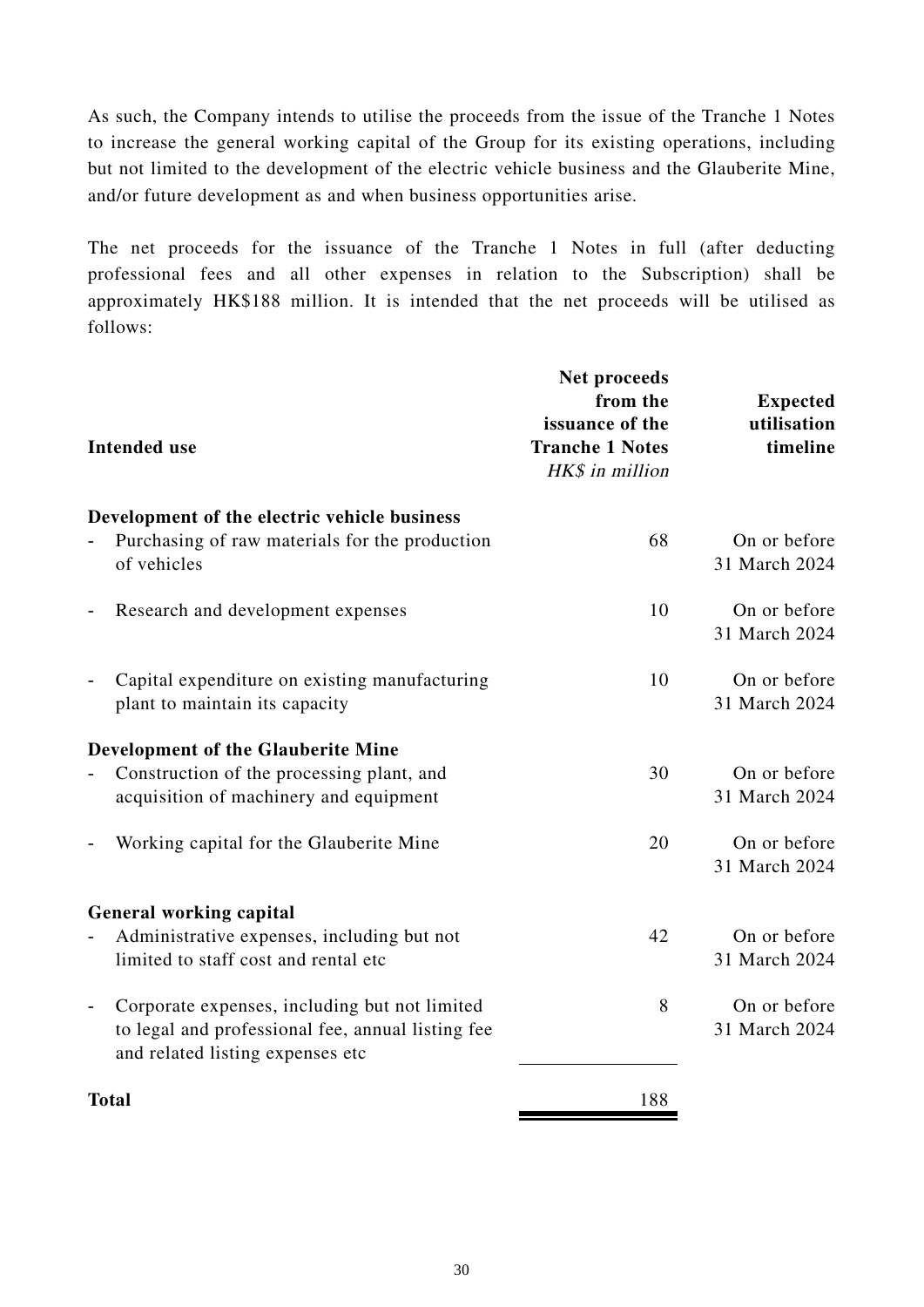Pursuant to the Subscription Agreement, the Company shall be able to drawdown gross proceeds of at least HK\$25 million from the issuance of the Tranche 1 Notes, which will be applied towards the above intended use of proceeds on a pro rata basis.

The Directors consider the issue of the Tranche 1 Notes and subsequent tranches which may be issued at the discretion of the Company, offers good opportunities to raise further capital and to strengthen the financial position of the Group. Taking into account of the above, the Directors, including the independent non-executive Directors, are of the view that the terms of the Subscription Agreement are fair and reasonable and in the interest of the Company and the Shareholders as a whole.

The Company will assess its funding needs during the Option Period to consider whether to exercise the Options in requiring the Subscribers to subscribe for the Tranche 2 Notes and Tranche 3 Notes and issue the Tranche 2 Notes and Tranche 3 Notes under the Specific Mandate if materialises. In the event the Company proceeds to exercise the Options, the Company will publish further announcement(s) and comply with the relevant requirements under the Listing Rules accordingly.

# **FUND RAISING ACTIVITIES OF THE COMPANY IN THE PAST TWELVE MONTHS**

The Company has not conducted any equity fundraising activity in the past twelve months immediately preceding the date of this announcement.

# **EFFECTS OF THE FULL CONVERSION OF THE CONVERTIBLE NOTES**

The shareholding structure of the Company (assuming no outstanding convertible bonds will be converted, no outstanding share options will be exercised and there is no other change in the issued share capital of the Company): (i) as at the date of this announcement; (ii) immediately after conversion in full of the Tranche 1 Notes assuming the maximum T1 Conversion Shares were issued in full; and (iii) immediately after the issuance and conversion in full of all the Convertible Notes assuming the Maximum T1 Conversion Shares and Maximum T2 & T3 Conversion Shares were issued in full, is set out below (for illustration purposes only):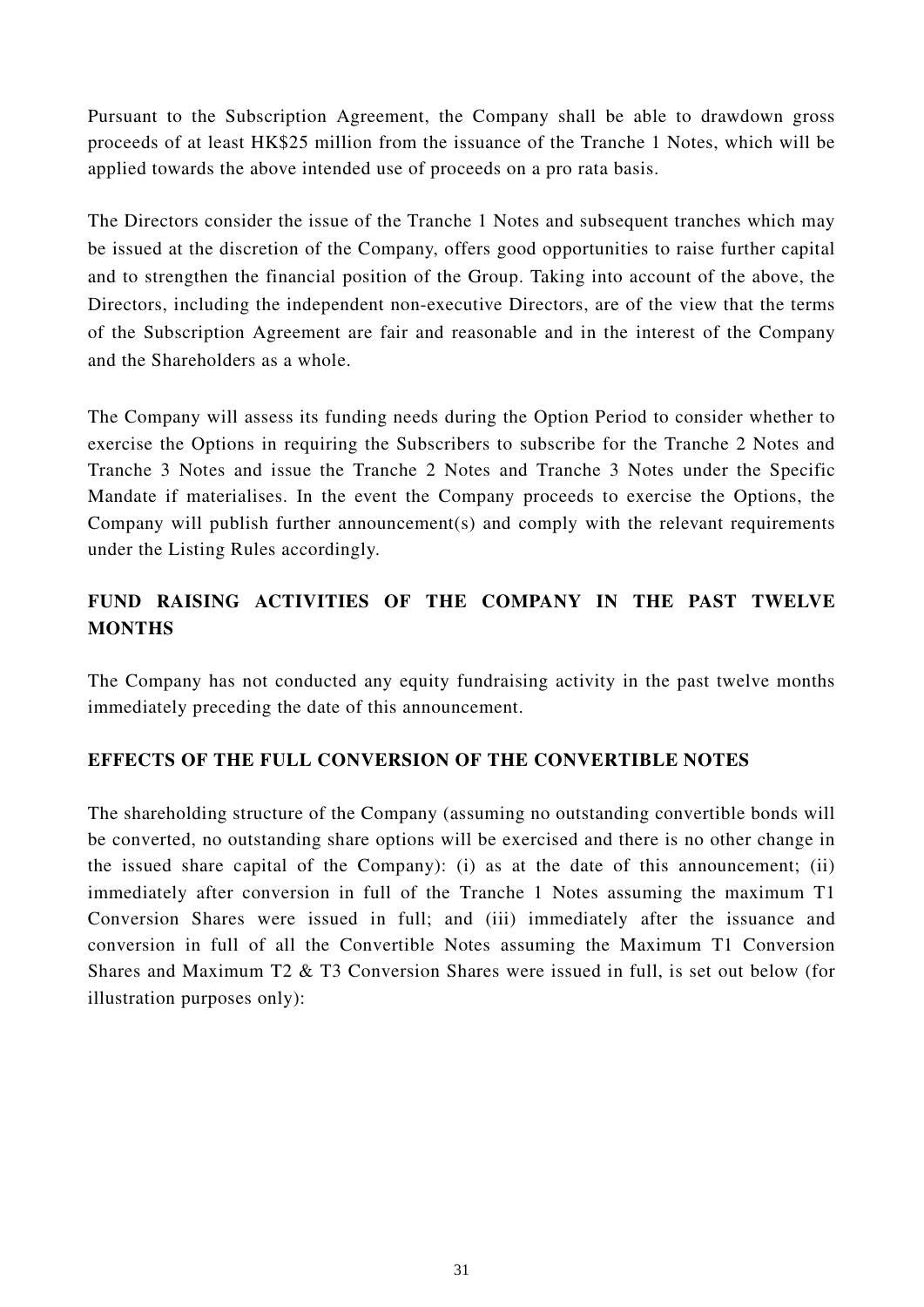|                                                | As at the date of<br>this announcement |                  | <b>Immediately after</b><br>conversion in full of the<br><b>Tranche 1 Notes assuming</b><br>the Maximum T1<br><b>Conversion Shares</b><br>were issued in full |                  | Immediately after<br>the issuance and conversion in<br>full of all the Convertible Notes<br>assuming the Maximum T1<br><b>Conversion Shares</b><br>and Maximum T2 &<br><b>T3 Conversion Shares</b><br>were issued in full |                  |
|------------------------------------------------|----------------------------------------|------------------|---------------------------------------------------------------------------------------------------------------------------------------------------------------|------------------|---------------------------------------------------------------------------------------------------------------------------------------------------------------------------------------------------------------------------|------------------|
|                                                | No. of Shares                          | Approximate<br>% | No. of Shares                                                                                                                                                 | Approximate<br>% | No. of Shares                                                                                                                                                                                                             | Approximate<br>% |
| Mr. Cheung<br>Ngan                             | 536,038,559                            | 5.95             | 536,038,559                                                                                                                                                   | 4.96             | 536,038,559                                                                                                                                                                                                               | 4.06             |
| Faith Profit<br>Holding<br>Limited<br>(Note 1) | 222,586,400                            | 2.47             | 222,586,400                                                                                                                                                   | 2.06             | 222,586,400                                                                                                                                                                                                               | 1.69             |
| Entrusted<br>Limited<br>(Note 2)               | 982,727,510                            | 10.91            | 982,727,510                                                                                                                                                   | 9.09             | 982,727,510                                                                                                                                                                                                               | 7.44             |
| The                                            |                                        |                  | 1,800,000,000                                                                                                                                                 | 16.65            | 4,200,000,000                                                                                                                                                                                                             | 31.79            |
| Subscribers                                    |                                        |                  | (Note 3)                                                                                                                                                      | (Note 3)         | (Note 3)                                                                                                                                                                                                                  | (Note 3)         |
| Public<br>Shareholders                         | 7,268,326,506                          | 80.67            | 7,268,326,506                                                                                                                                                 | 67.24            | 7,268,326,506                                                                                                                                                                                                             | 55.02            |
| Total                                          | 9,009,678,975                          | 100.00           | 10,809,678,975                                                                                                                                                | 100.00           | 13,209,678,975                                                                                                                                                                                                            | 100.00           |

Notes:

- 1. The number of Shares of 222,586,400 was held by Faith Profit Holding Limited, which was wholly owned by Mr. Cheung Ngan.
- 2. Entrust Limited is controlled as to 34% by Mr. Chan Tok Yu, 25% by Ms. Chan Hoi Ying (an Executive Director of the Company), 25% by Mr. Chan Hin Yeung and 16% by Ms. Siu Kwan. Mr. Chan Tok Yu's interest is held by Ms. Siu Kwan as a trustee. Accordingly, Mr. Chan Tok Yu and Ms. Siu Kwan are deemed to be interested in the shares in which Entrust Limited is interested by virtue of the SFO.
- 3. Assuming part of the Shares held by the Subscribers were transferred to independent third parties in the event the percentage of shares held by the Subscribers will be over 10% of the total issued shareholding of the Company at any point in time, which exceed the Maximum T1 Conversion Shares and the Maximum T2 & T3 Conversion Shares pursuant to the Subscription Agreement.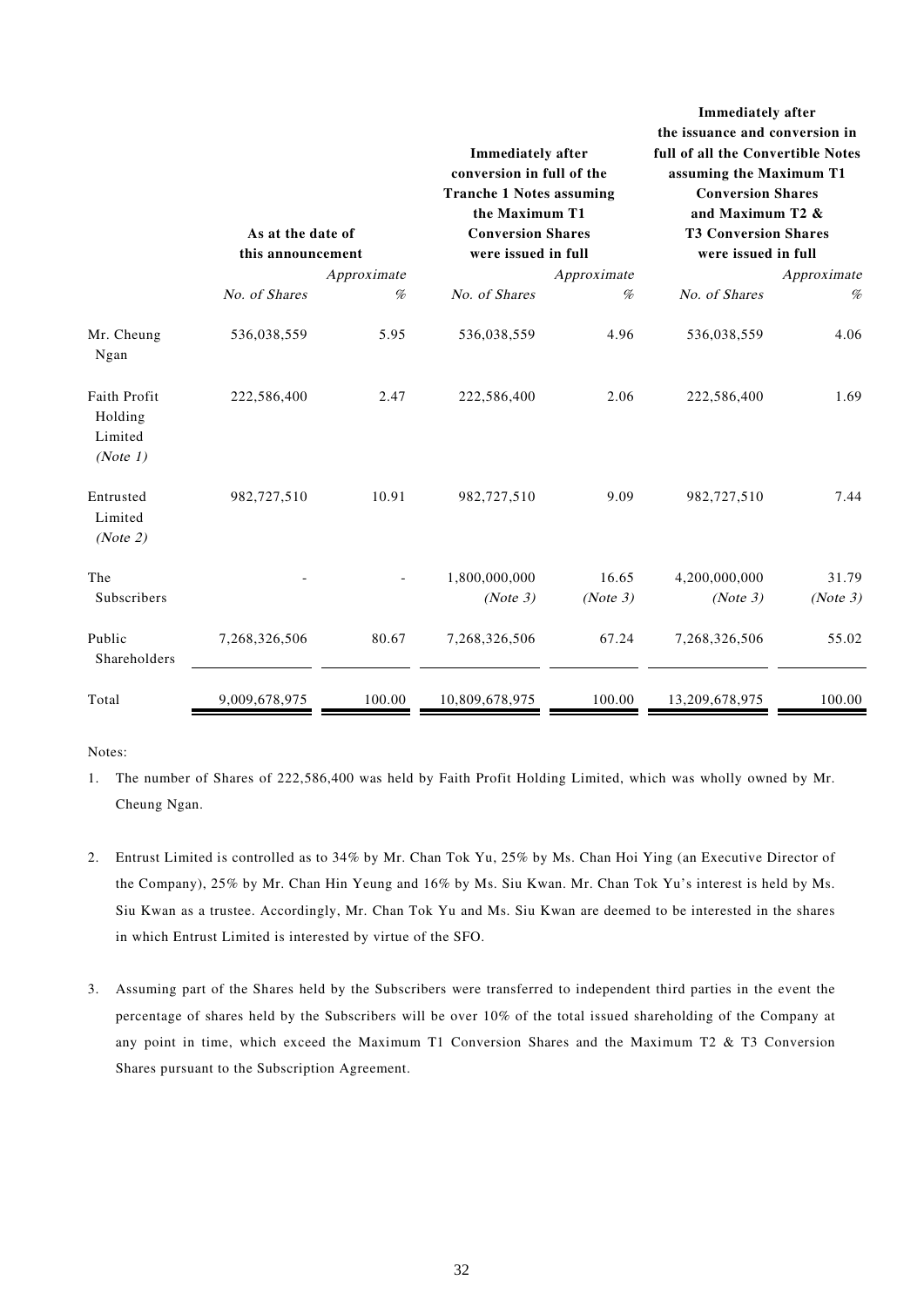Shareholders and potential investors of the Company should note that the above table is solely for illustrative purposes only. As disclosed above in the principal terms and conditions of the Convertible Notes, each of the Subscribers agreed whether individually or together with any other person that, directly or indirectly, through one or more intermediaries, controls or is controlled by or is under common control with it/them, to not hold more than 10% of the Company's total shareholding at any point in time and from time to time without prior approval of the Company.

### **LISTING RULES IMPLICATIONS**

Pursuant to Rule 13.36(1)(a) of the Listing Rules, the issue of the Convertible Notes carrying the right to convert into Conversion Shares is subject to approval by the Shareholders.

The Conversion Shares convertible under the Tranche 1 Notes will be issued under the General Mandate. Accordingly, the allotment and issue of the Conversion Shares under the Tranche 1 Notes is not subject to further Shareholders' approval. As at the date of this announcement, no Shares have been issued by the Company under the general mandate granted by the Shareholders to the Directors at the annual general meeting of the Company held on 20 August 2021 to allot, issue and deal with up to 20% of the then issued share capital of the Company.

If the Options are exercised during the Option Period, the Company will convene a separate general meeting to seek the approval of the Shareholders on the transactions contemplated under the each of the Tranche 2 Notes and the Tranche 3 Notes, including the allotment and issue of the relevant Conversion Shares upon the exercise of the Conversion Right in respect of each of the Tranche 2 and Tranche 3 Notes.

**Completion of the Subscription is conditional upon, among other things, the listing of, and the permission to deal in the Conversion Shares being granted by the Stock Exchange. As such, the Subscription may or may not proceed. Shareholders and potential investors are advised to exercise caution when dealings in the Shares.**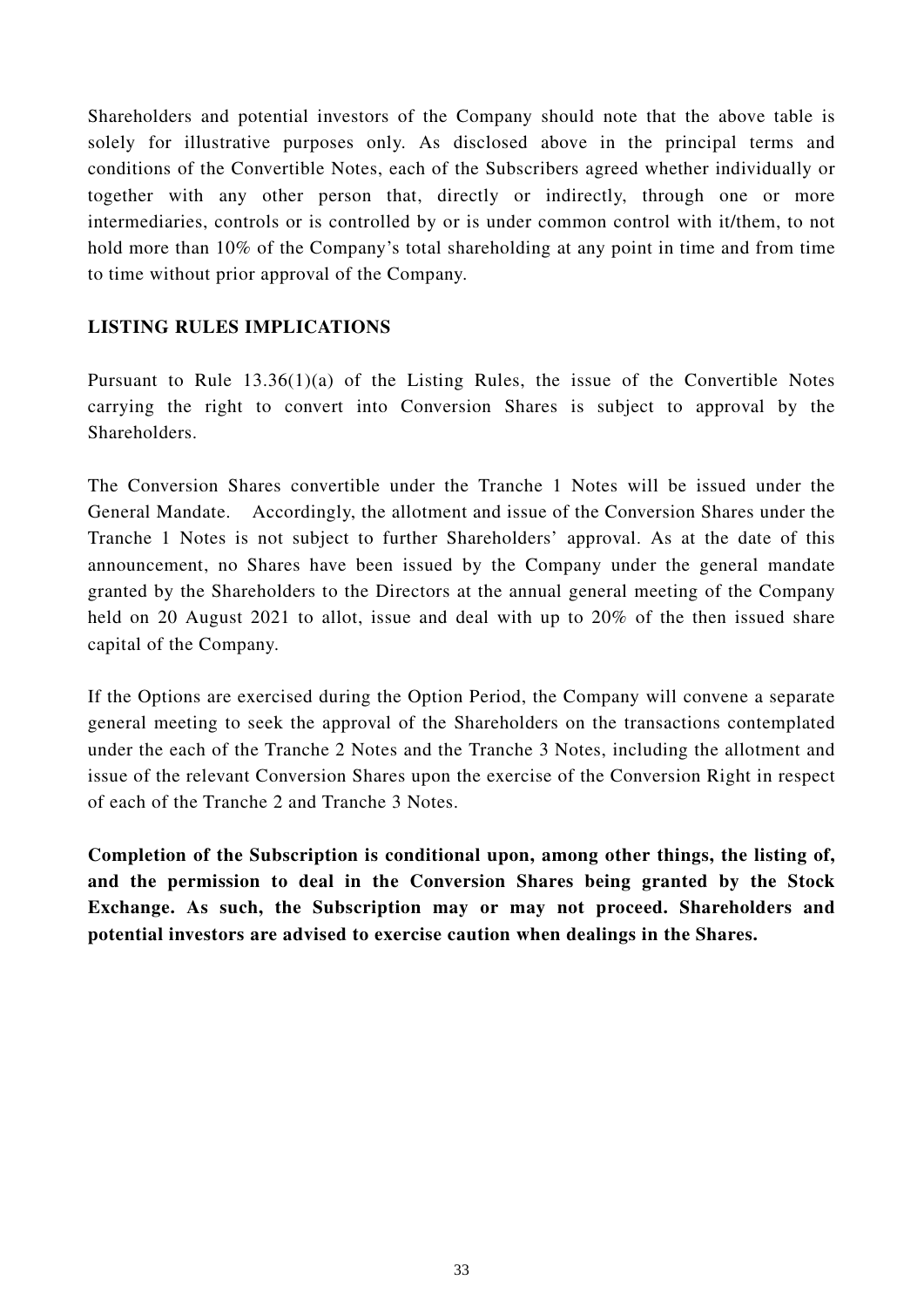# **DEFINITIONS**

| "ACP"                       | Advance Capital Partners Pte. Ltd., a company incorporated in<br>Singapore, being the authorised representative of AOF and the<br>appointed recipient of the administrative fee under the Subscription<br>Agreement by the Subscribers |
|-----------------------------|----------------------------------------------------------------------------------------------------------------------------------------------------------------------------------------------------------------------------------------|
| "AOF"                       | Advance Opportunities Fund, a proprietary fund established in the<br>Cayman Islands                                                                                                                                                    |
| "AOF I"                     | Advance Opportunities Fund I, an open-ended fund incorporated as an<br>exempted company with limited liability in the Cayman Islands                                                                                                   |
| "Benchmarked<br>Price"      | HK\$0.0594 which has been determined in accordance with Rule<br>13.36(6) of the Listing Rules                                                                                                                                          |
| "Board"                     | the board of Directors                                                                                                                                                                                                                 |
| "Business Day"              | means a day on which banks are open for business in Hong Kong and<br>the Stock Exchange is open for trading, ending at 5:00 pm (Hong Kong<br>Time)                                                                                     |
| "Closing Date"              | in respect of each sub-tranche of the Convertible Notes, the date on<br>which such sub-tranche of the Convertible Notes is subscribed for and<br>issued pursuant to the Subscription Agreement                                         |
| "Issuer"                    | "Company" or the Ev Dynamics (Holdings) Limited, a company incorporated under the<br>laws of Bermuda with limited liability, the issued shares of which are<br>listed on the Main Board of the Stock Exchange (stock code: 476)        |
| "connected<br>$person(s)$ " | has the meaning ascribed thereto under the Listing Rules                                                                                                                                                                               |
| "Conversion<br>Date"        | the Tranche 1 Conversion Date, the Tranche 2 Conversion Date and the<br>Tranche 3 Conversion Date, as the case may be                                                                                                                  |
| "Conversion<br>Price"       | the Initial Conversion Price and the Subsequent Conversion Price, as the<br>case may be                                                                                                                                                |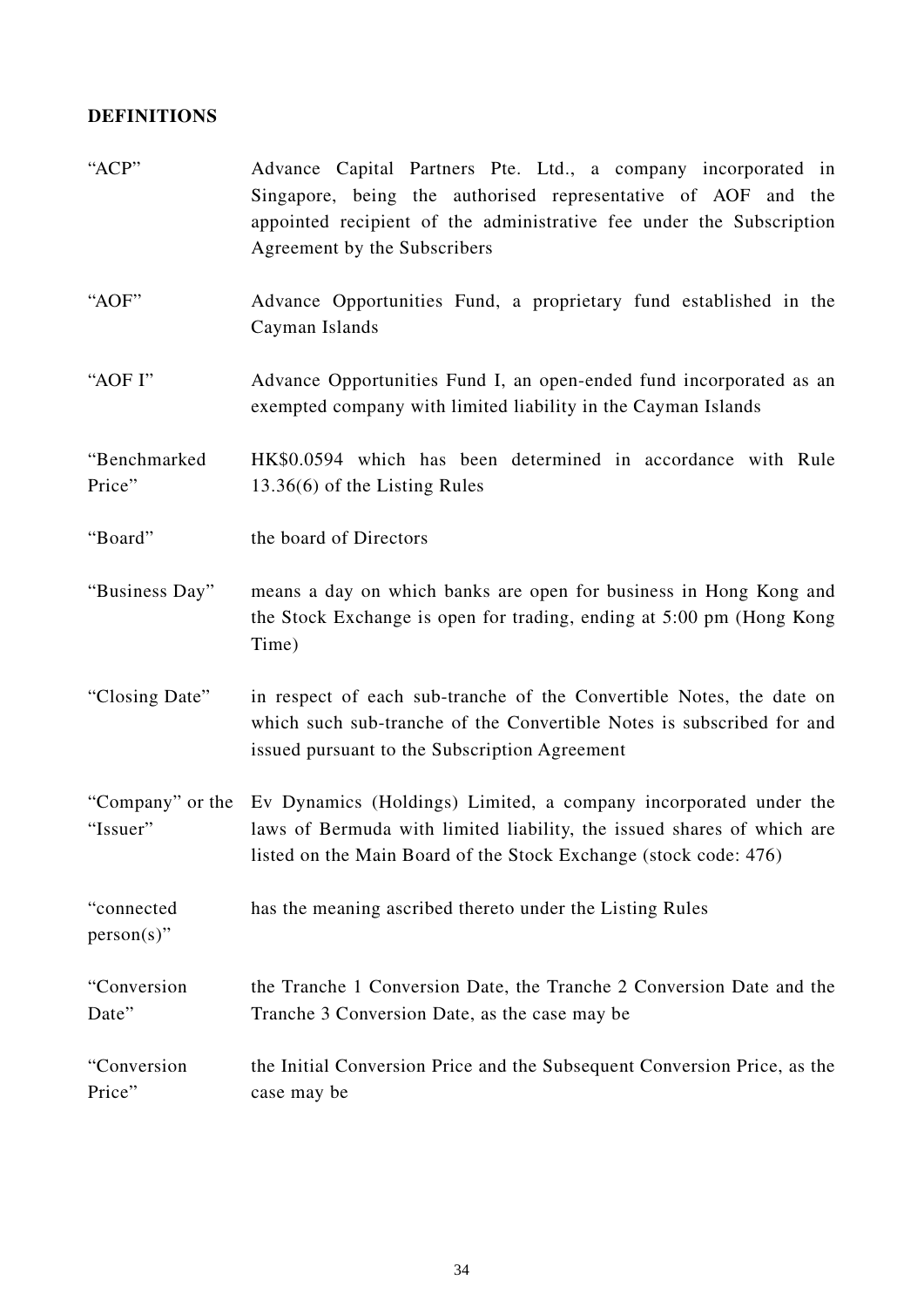| "Convertible<br>Notes"        | 2% redeemable structured convertible notes due 2025 with an aggregate<br>nominal value of up to HK\$600 million and convertible into Shares to be<br>issued by the Company pursuant to the Subscription Agreement                                           |
|-------------------------------|-------------------------------------------------------------------------------------------------------------------------------------------------------------------------------------------------------------------------------------------------------------|
| "Conversion<br>Right"         | the right of a Noteholder to convert any Convertible Notes                                                                                                                                                                                                  |
| "Conversion<br>Shares"        | the new Shares to be allotted and issued by the Company upon<br>conversion of the Convertible Notes in accordance with the Subscription<br>Agreement and the terms and conditions of the Convertible Notes                                                  |
| "Director(s)"                 | the director(s) of the Company                                                                                                                                                                                                                              |
| "Fulfillment<br>Date"         | the date falling six (6) calendar months from the date of the Subscription<br>Agreement, or such other date as the parties may agree in writing                                                                                                             |
| "General<br>Mandate"          | the general mandate granted by the Shareholders to the Directors at the<br>annual general meeting of the Company to allot, issue and deal with up<br>to 20% of the then issued share capital of the Company as at the date of<br>the annual general meeting |
| "Glauberite<br>Mine"          | a glauberite mine located in the Guangxi Zhuang Autonomous Region of<br>the PRC operated by the Group                                                                                                                                                       |
| "Group"                       | the Company and its subsidiaries                                                                                                                                                                                                                            |
| " $HKS$ "                     | Hong Kong dollars, the lawful currency of Hong Kong                                                                                                                                                                                                         |
| "Hong Kong"                   | the Hong Kong Special Administrative Region of the People's Republic<br>of China                                                                                                                                                                            |
| "Indicative<br>Term<br>Sheet" | indicative term sheet dated 11 January 2022 made between the Company<br>and Advance Opportunities Fund Group in relation to the proposed issue<br>of the Convertible Notes                                                                                  |
| "Listing Rules"               | the Rules Governing the Listing of Securities on the Stock Exchange                                                                                                                                                                                         |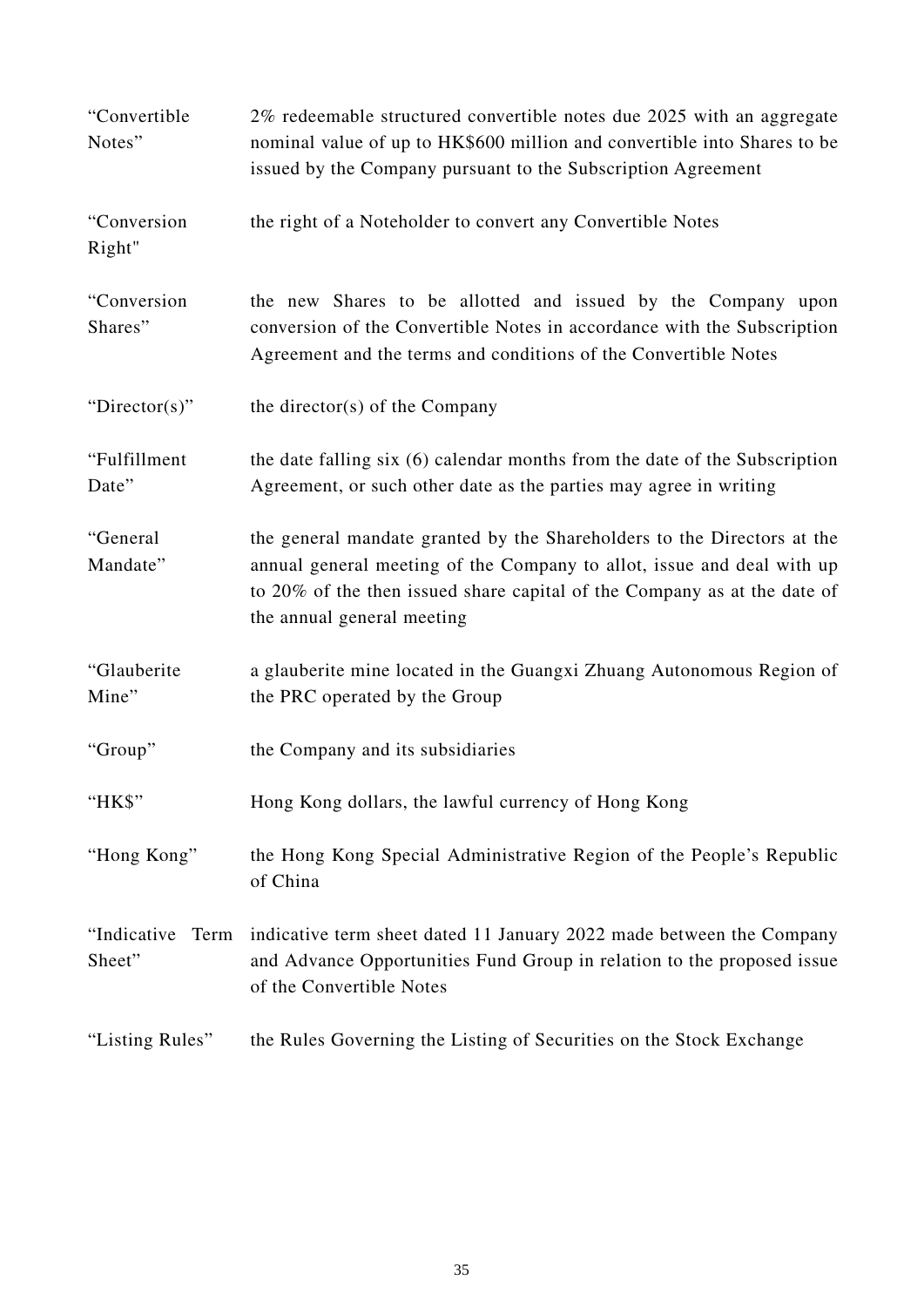"Majority Noteholders" the Noteholders in aggregate representing more than 50% of the total outstanding nominal value of the Convertible Notes at any time, and a "Majority Noteholder" shall be construed accordingly

- "Net Worth" the consolidated net asset value of the Company as shown in the audited consolidated accounts of the Company for the year ended 31 March 2022 and thereafter the most recent unaudited interim accounts of the Company as published on the Stock Exchange
- "Noteholder(s)" holder(s) of the Convertible Notes

#### "Note Issue the amount equivalent to 100% of the principal amount of each sub-Price" tranche of the Convertible Notes

- "Options" the option(s) granted by the Subscribers to the Company under the Subscription Agreement in respect of each of the Tranche 2 Notes and Tranche 3 Notes to require the Subscribers to subscribe for Tranche 2 Notes and Tranche 3 Notes from the Company at the Note Issue Price during the relevant Option Period
- "Option Period" (a) in respect of Tranche 2 Notes:
	- a. the period commencing from and including the Tranche 1 Conversion Date of the last of the Convertible Notes comprised in the last sub-tranche of Tranche 1 Notes to and including the tenth Business Day thereafter, or such other period as the parties may agree in writing; or
	- b. the period commencing from and including the date of the issuance of Conversion Shares which exhausts the Maximum T1 Conversion Shares to and including the tenth Business Day thereafter, or such other period as the parties may agree in writing,

as the case may be; and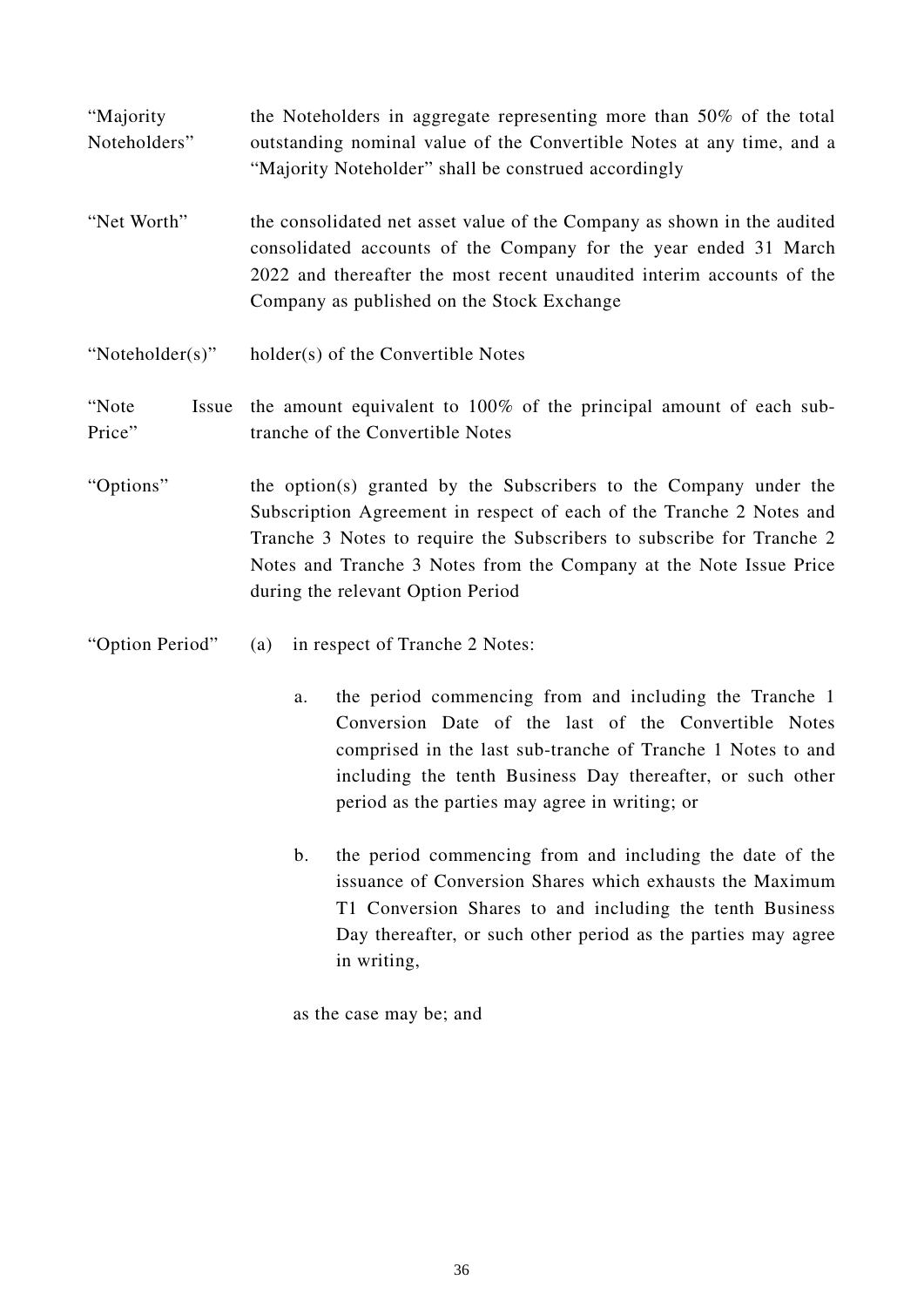|                             | (b) in respect of Tranche 3 Notes, the period commencing from and<br>including the Tranche 2 Conversion Date of the last of the<br>Convertible Notes comprised in the last sub-tranche of Tranche 2<br>Notes to and including the tenth Business Day thereafter, or such<br>other period as the parties may agree in writing |
|-----------------------------|------------------------------------------------------------------------------------------------------------------------------------------------------------------------------------------------------------------------------------------------------------------------------------------------------------------------------|
| "SFO"                       | the Securities and Futures Ordinance (Chapter 571 of the Laws of Hong<br>Kong)                                                                                                                                                                                                                                               |
| "Share $(s)$ "              | ordinary share(s) of $HK$0.01$ each in the share capital of the Company                                                                                                                                                                                                                                                      |
| "Shareholder(s)"            | $holder(s)$ of the Share(s)                                                                                                                                                                                                                                                                                                  |
| "Specific<br>Mandate"       | the specific mandate to be sought from the Shareholders at the special<br>general meeting of the Company to be convened and held for the<br>purpose of approving and to grant to the Board the authority for the<br>allotment and issue of the Tranche 2 Notes and Tranche 3 Notes if<br>materialises                        |
| "Stock<br>Exchange"         | The Stock Exchange of Hong Kong Limited                                                                                                                                                                                                                                                                                      |
| "Subscribers"               | AOF and AOF I                                                                                                                                                                                                                                                                                                                |
| "Subscription"              | the subscription of the Convertible Notes by the Subscribers pursuant to<br>the Subscription Agreement                                                                                                                                                                                                                       |
| "Subscription<br>Agreement" | the subscription agreement dated 14 June 2022 entered into between the<br>Company and the Subscribers in relation to the Subscription                                                                                                                                                                                        |
| "Subsidiary(ies)"           | shall have the meaning ascribed to it in the Listing Rules                                                                                                                                                                                                                                                                   |
| "US\$"                      | United States dollars, the lawful currency of the United States of<br>America                                                                                                                                                                                                                                                |